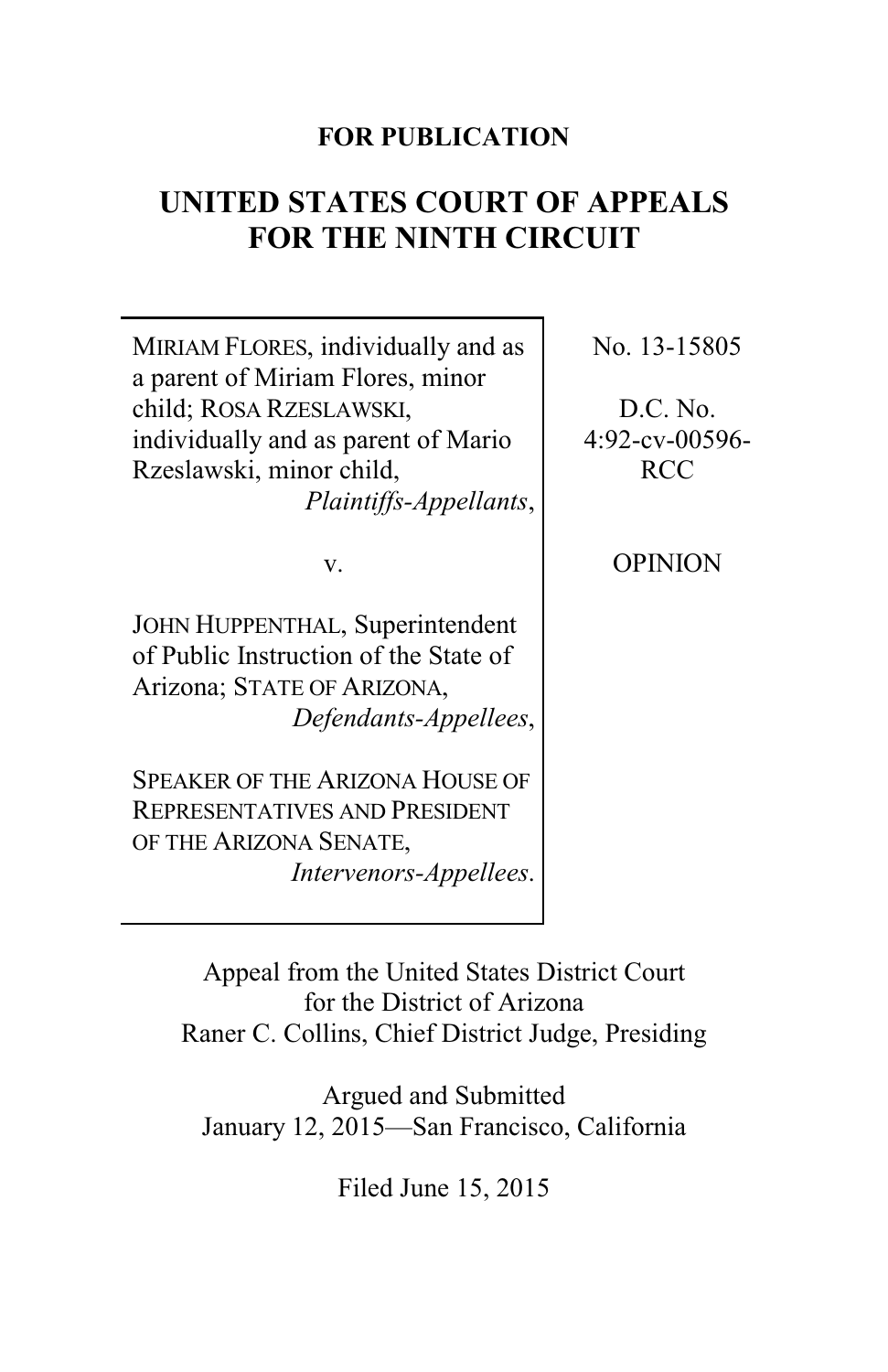Before: J. Clifford Wallace, Milan D. Smith, Jr., and Michelle T. Friedland, Circuit Judges.

Opinion by Judge Milan D. Smith, Jr.; Concurrence by Judge Friedland

### **SUMMARY\***

# **Equal Educational Opportunities Act**

The panel affirmed the district court's order, on remand from the United States Supreme Court, granting a motion for relief under Fed. R. Civ. P. 60(b)(5) from a judgment for alleged violations of the Equal Educational Opportunities Act, and vacating an injunction granting statewide relief to a class of English Language Learners and their parents in Arizona's Nogales Unified School District.

The panel held that the district court complied with the Supreme Court's order and did not abuse its discretion in granting defendants' Rule 60(b)(5) motion because the circumstances surrounding the implementation and funding of English Language Learner programs at the state and national levels had changed substantially since 2000, when the judgment was entered, and the current programs constituted "appropriate action" under the EEOA.

The panel further held that plaintiffs had not shown that Arizona was violating the EEOA on a statewide basis, and the

**<sup>\*</sup>** This summary constitutes no part of the opinion of the court. It has been prepared by court staff for the convenience of the reader.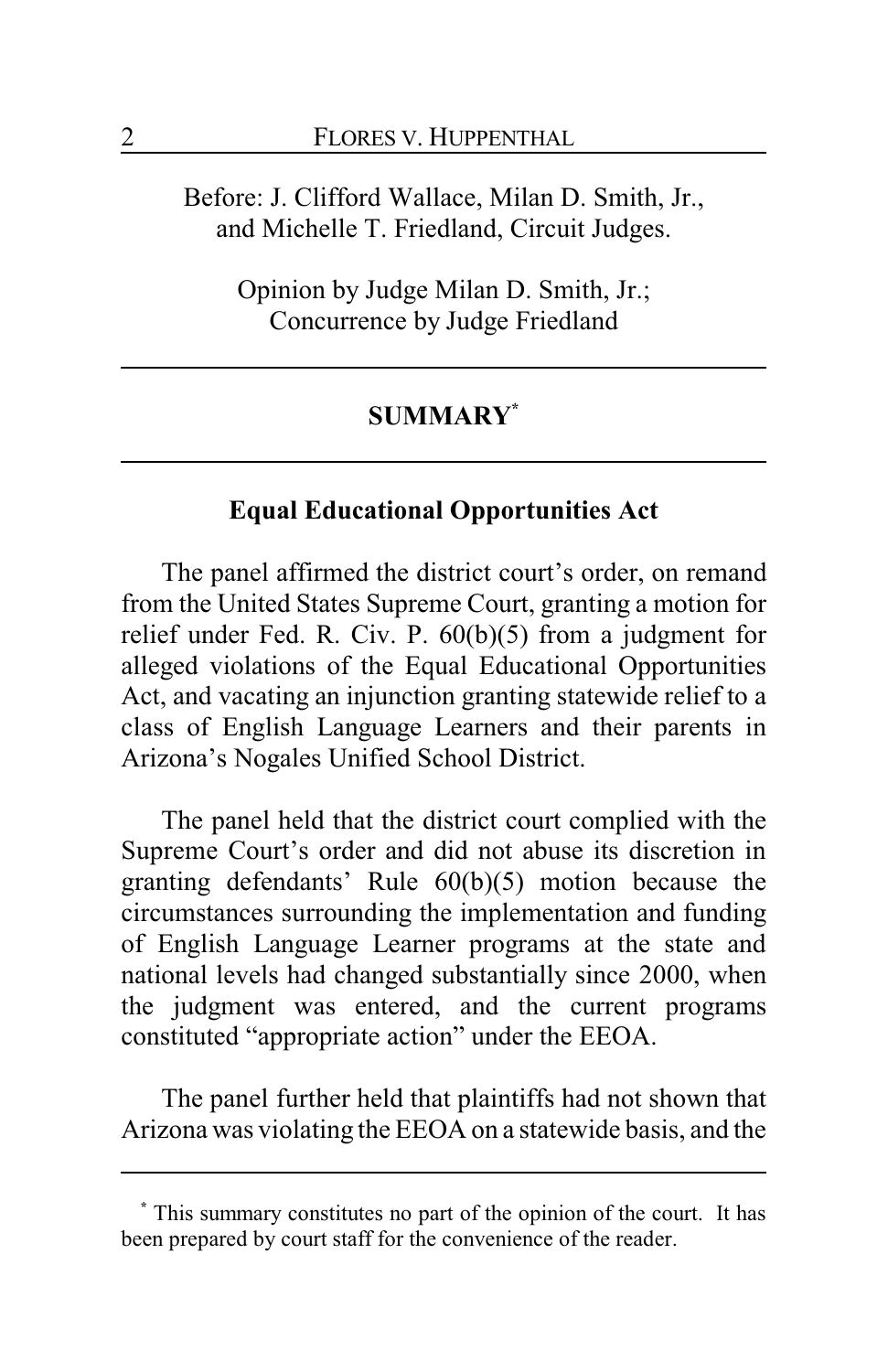facts alleged by them were insufficient to justify the maintenance of a statewide injunction. The panel concluded the plaintiffs were not attacking the validity of a statewide policy; rather, they were challenging local implementation after the first year of a four-hour English Language Development requirement, and its alleged negative effects on English Language Learner students, some of whom might receive less academic content than their English-speaking peers. The panel held that plaintiffs did not demonstrate standing to raise statewide claims.

Judge Friedland concurred in Parts I.1-I.4 of the majority opinion, which addressed the motion for relief from judgment, and she concurred in the judgment. Judge Friedland agreed with the majority that the district court obeyed the Supreme Court's directives regarding how the remand in this case should proceed, and that the district court did not abuse its discretion in, accordingly, granting Rule 60(b)(5) relief to defendants. Judge Friedland wrote  $60(b)(5)$  relief to defendants. separately to address additional arguments she understood plaintiffs to be making. Judge Friedland would hold that although plaintiffs had standing to bring a facial challenge to the four-hour English Language Development model adopted for use statewide, this challenge failed on the merits. She also would hold that plaintiffs did not show that their new objections to the four-four model's implementation in Nogales constituted EEOA violations that required maintaining an injunction in Nogales.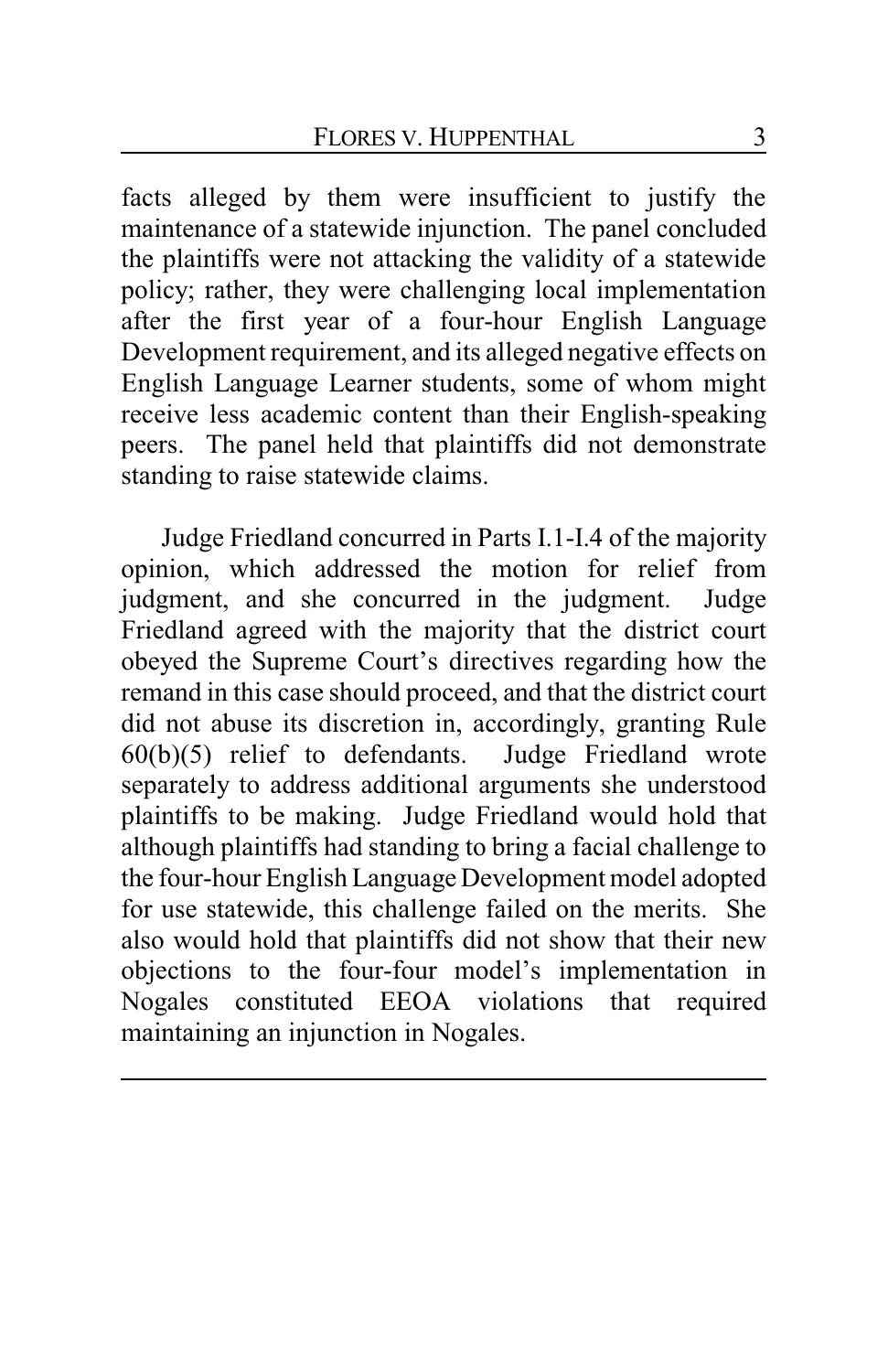# **COUNSEL**

Timothy M. Hogan (argued), and Joy E. Herr-Cardillo, Arizona Center for Law in the Public Interest, Phoenix, Arizona, for Plaintiffs-Appellants.

Melissa Iyer (argued), and Michael Dulberg, Burch & Cracchiolo, P.A., Phoenix, Arizona, for Defendants-Appellees.

Thomas C. Horne, Attorney General, Leslie Kyman Cooper and Jinju Park, Assistant Attorneys General, Phoenix, Arizona, for Defendants-Appellees State of Arizona and members of the Arizona State Board of Education in their official capacity.

David J. Cantelme (argued), D. Aaron Brown, and Samuel Saks, Cantelme & Brown, P.L.C., Phoenix, Arizona, for Intervenors-Appellees.

Jocelyn Samuels, Acting Assistant Attorney General, Dennis J. Dimsey and Erin H. Flynn, Attorneys, United States Department of Justice, Civil Rights Division, Appellate Section, Washington, D.C., for Amicus Curiae United States.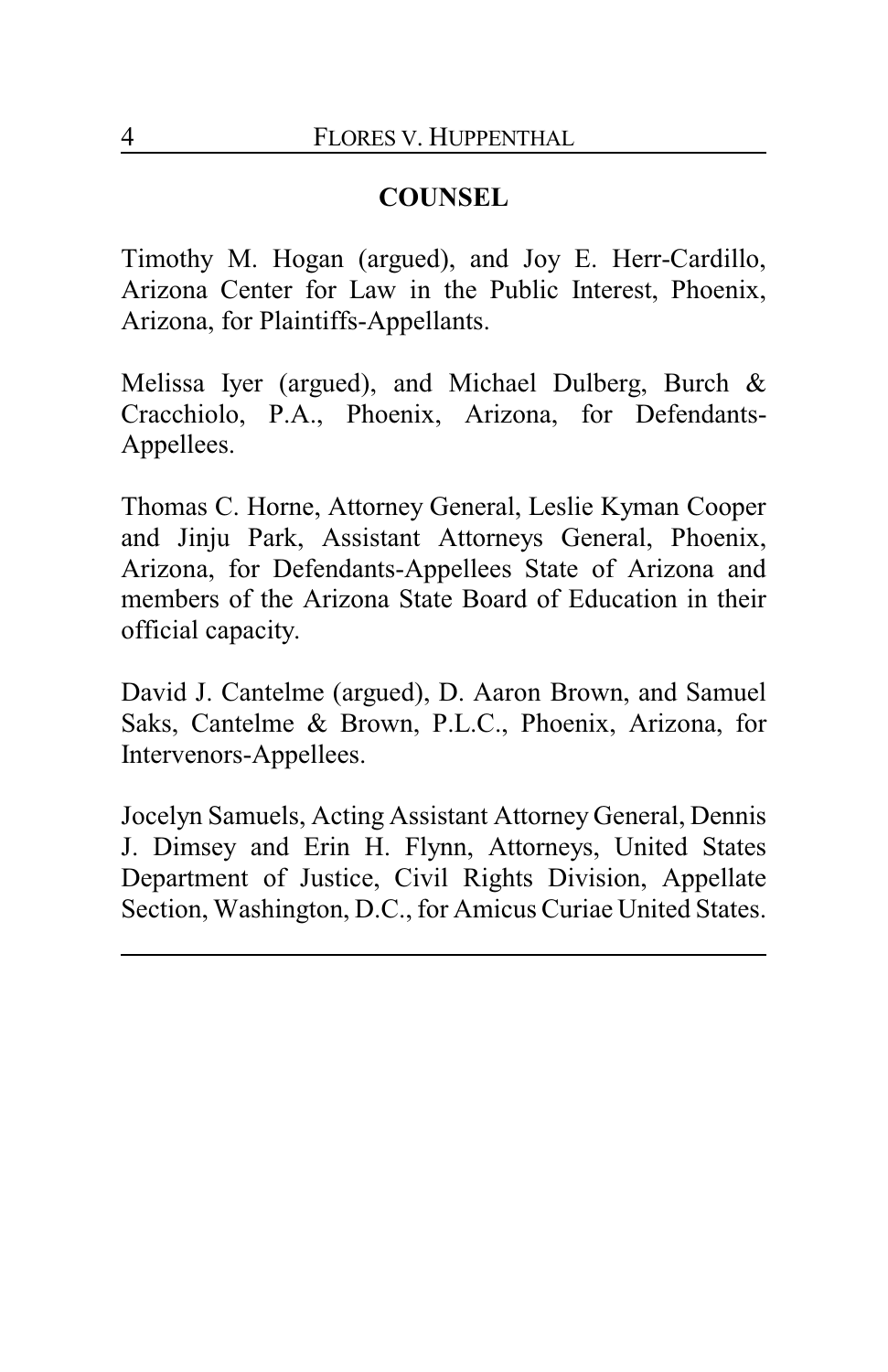#### **OPINION**

M. SMITH, Circuit Judge:

Plaintiffs-Appellants are a class of English Language Learners (ELLs) and their parents (the Flores Plaintiffs) in Nogales Unified School District (Nogales). They appeal from the district court's order granting the Superintendent of Public Instruction for the State of Arizona, the State of Arizona, the Arizona State Board of Education, the Speaker of the Arizona House of Representatives, and the President of the Arizona Senate (collectively, the State Defendants) Rule 60(b)(5) relief from a judgment for alleged violations of the Equal Educational Opportunities Act (EEOA), 20 U.S.C. §§ 1701–21. The district court also vacated its earlier injunction granting the Flores Plaintiffs statewide relief because it determined that the Flores Plaintiffs had not established a "statewide" violation of the EEOA. In arriving at its decisions, the district court followed the instructions of the Supreme Court in *Horne v. Flores*, 557 U.S. 433 (2009).

On appeal, the Flores Plaintiffs argue that the district court erred because, 1) the four-hour English language requirement imposed on ELLs violates the EEOA because "it results in ELL students receiving less academic content than their English-speaking peers and the State neither provides, nor requires school districts to provide, ELL students with an opportunity to recover that missed content," and it segregates ELL students from their English-speaking peers "[if] the goal of proficiency within one year has not been achieved"; and 2) the Flores Plaintiffs "have standing to challenge a Statemandated policy intended to bring about a uniform method of English language instruction to all ELL students in all districts in Arizona"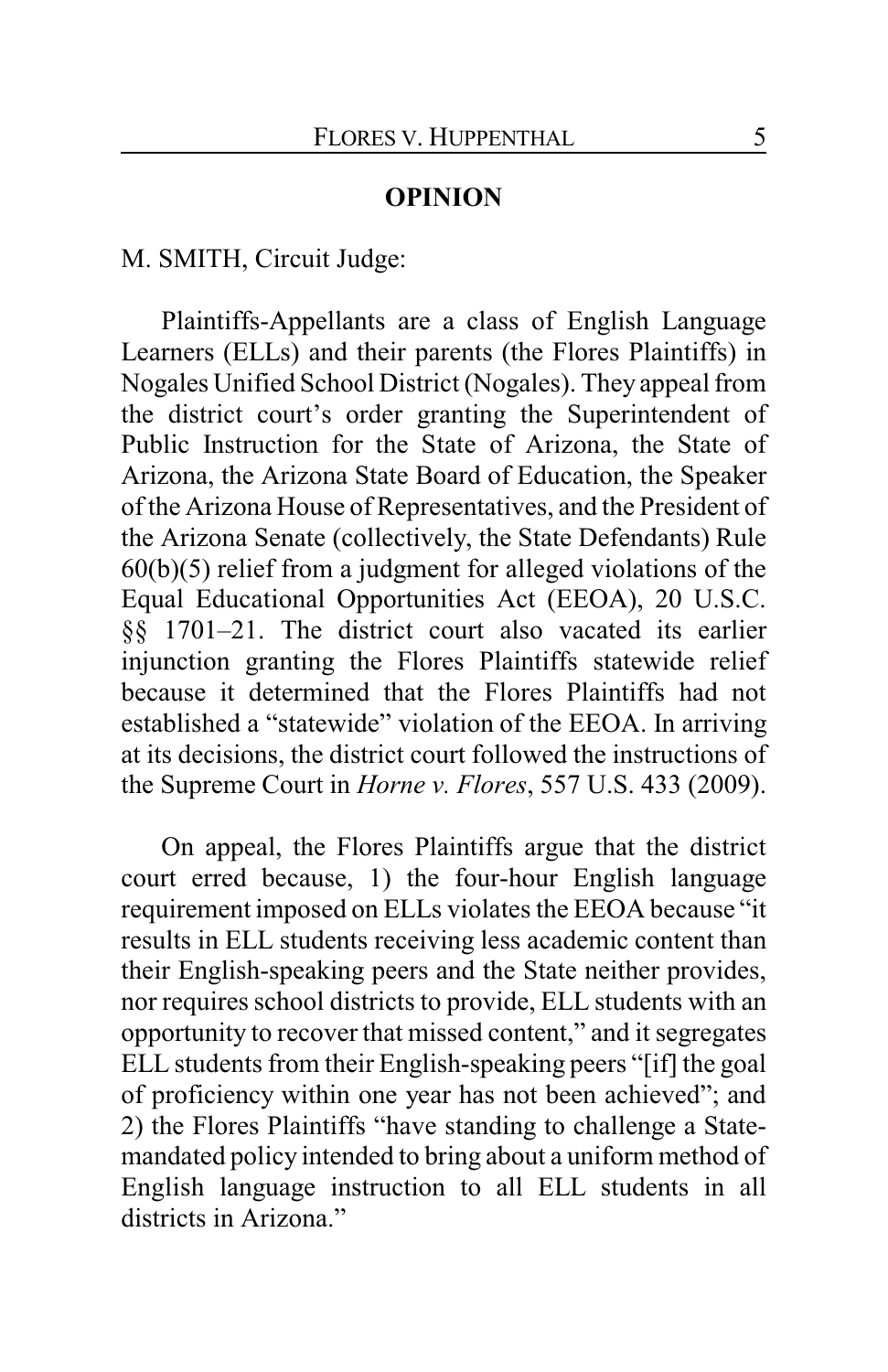We hold that the district court did not abuse its discretion in granting the State Defendants' Rule 60(b)(5) motion for relief from judgment because the circumstances surrounding the implementation and funding of ELL programs at the state and national levels have changed substantially since 2000, and the current programs constitute "appropriate action" under the EEOA. We further hold that the Flores Plaintiffs have not shown that Arizona is violating the EEOA on a statewide basis, and that the facts alleged by them are insufficient to justify the maintenance of a statewide injunction.

## **FACTUAL AND PROCEDURAL BACKGROUND**

In 1992, the Flores Plaintiffs filed a class action suit on behalf of "all minority 'at risk' and limited English proficient children . . . now or hereafter, enrolled in the Nogales Unified School District . . . as well as their parents and guardians." *Horne v. Flores*, 557 U.S. 433, 439–40 (2009). The Flores Plaintiffs requested a declaratory judgment holding the State of Arizona, the Arizona State Board of Education, and the Superintendent of Public Instruction responsible for violating the EEOA, which provides in relevant part:

> No state shall deny equal educational opportunity to an individual on account of his or her race, color, sex, or national origin, by–

. . .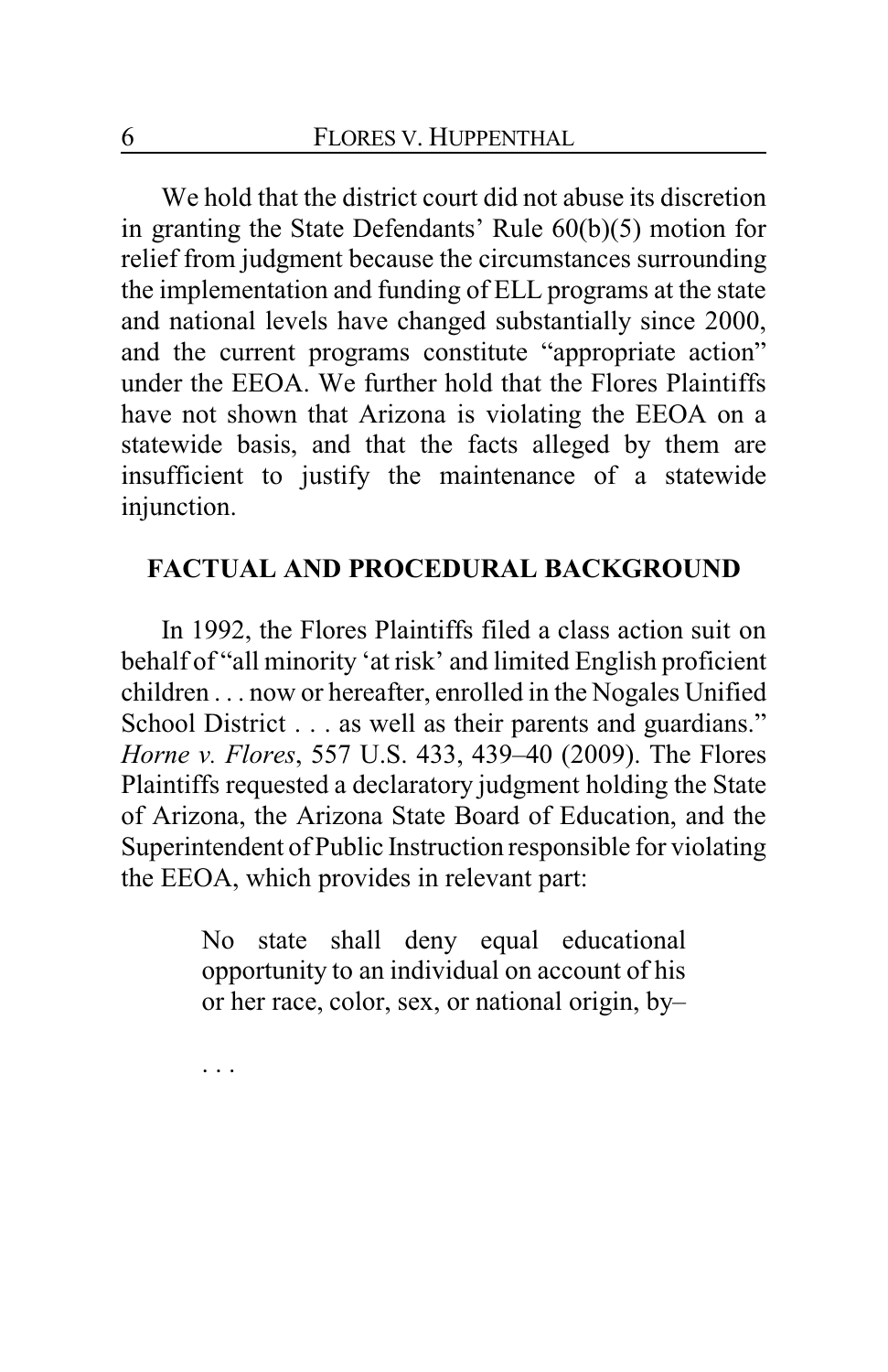(f) the failure by an educational agency to take *appropriate action* to overcome language barriers that impede equal participation by its students in its instructional programs.

20 U.S.C. § 1703 (emphasis added).

In 2000, after a bench trial, the district court concluded that the State Defendants**<sup>1</sup>** were violating the EEOA by providing insufficient funding to ELL students in Nogales. *Flores v. State of Arizona*, 172 F. Supp. 2d 1225 (D. Ariz. 2000). Later that year, Arizona voters passed Proposition 203, which implemented the "sheltered English immersion" (SEI) approach statewide, and required "nearly all classroom instruction" to be "in English but with the curriculum and presentation designed for children who are learning the language." Ariz. Rev. Stat. § 15-751(5).

In 2001, just days after Congress passed the No Child Left Behind Act (NCLB), 115 Stat. 1702, as added, 20 U.S.C. § 6842 *et seq*., the district court extended its original declaratory judgment statewide, "even though the certified class included only Nogales students and parents and even though the court did not find that any districts other than Nogales were in violation of the EEOA." *Horne*, 557 U.S. at 441; No. CIV 92-596TUCACM, 2001 WL1028369, at \*2 (D. Ariz. June 25, 2001). The state attorney general acquiesced in this statewide extension because of "the Arizona

<sup>&</sup>lt;sup>1</sup> We note that plaintiffs originally sought relief against only "the State of Arizona, its Board of Education, and its Superintendent of Public Instruction." *Horne*, 557 U.S. at 441. The Speaker for the State House of Representatives and the President of the State Senate intervened in the suit as representatives of their respective legislative bodies in 2006. *Id*. at 443.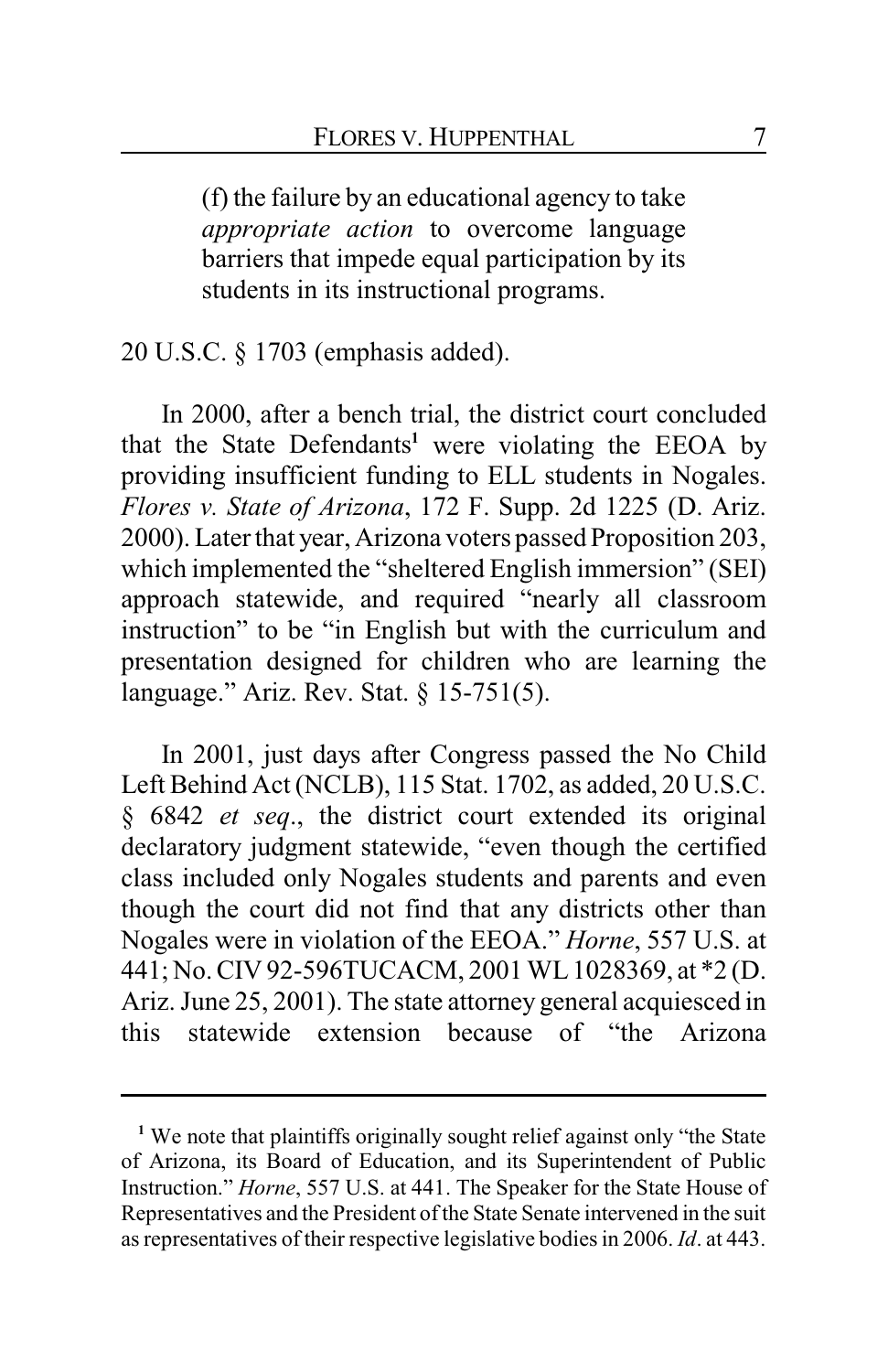constitutional requirement of uniform statewide school funding." *Horne*, 557 U.S. at 442. In 2005, the district court held the State in contempt for failing to "appropriately and constitutionally fun[d] the state's ELL programs," and commanded the Arizona legislature (which at the time was not a party to the suit) to allocate more funds to ELL instruction, or be faced with contempt sanctions totaling millions of dollars per day. *Id*. at 441–42 (alteration in original) (internal quotation marks and citation omitted).

In March 2006, after accruing over \$20 million in fines, the Arizona legislature passed House Bill 2064 (HB 2064), "which was designed to implement a permanent funding solution to the problems identified by the District Court order in 2000." *Id*. at 442. HB 2064 increased ELL incremental funding for ELL students, and created two new funds "to cover additional costs of ELL programming." *Id*. at 442–43. HB 2064 also established the Arizona English Language Learners Task Force (Task Force), which was charged with developing and adopting research-based models for ELL instruction using the structured English immersion approach. The statute directed the Task Force to "identify the minimum amount of English language development [ELD] per day for all models," but specified that "the task force shall develop separate models for the first year in which a pupil is classified as an English language learner that includes a minimum of four hours per day of English language development." A.R.S. § 15-756.01(C) (2006).

Shortly thereafter, the legislature intervened in the ongoing litigation to defend its interests, and requested an evidentiary hearing on a motion for Rule 60(b)(5) relief from judgment in light of the passage of HB 2064. *Horne*, 557 U.S. at 443. The district court denied the Rule 60(b)(5) motion,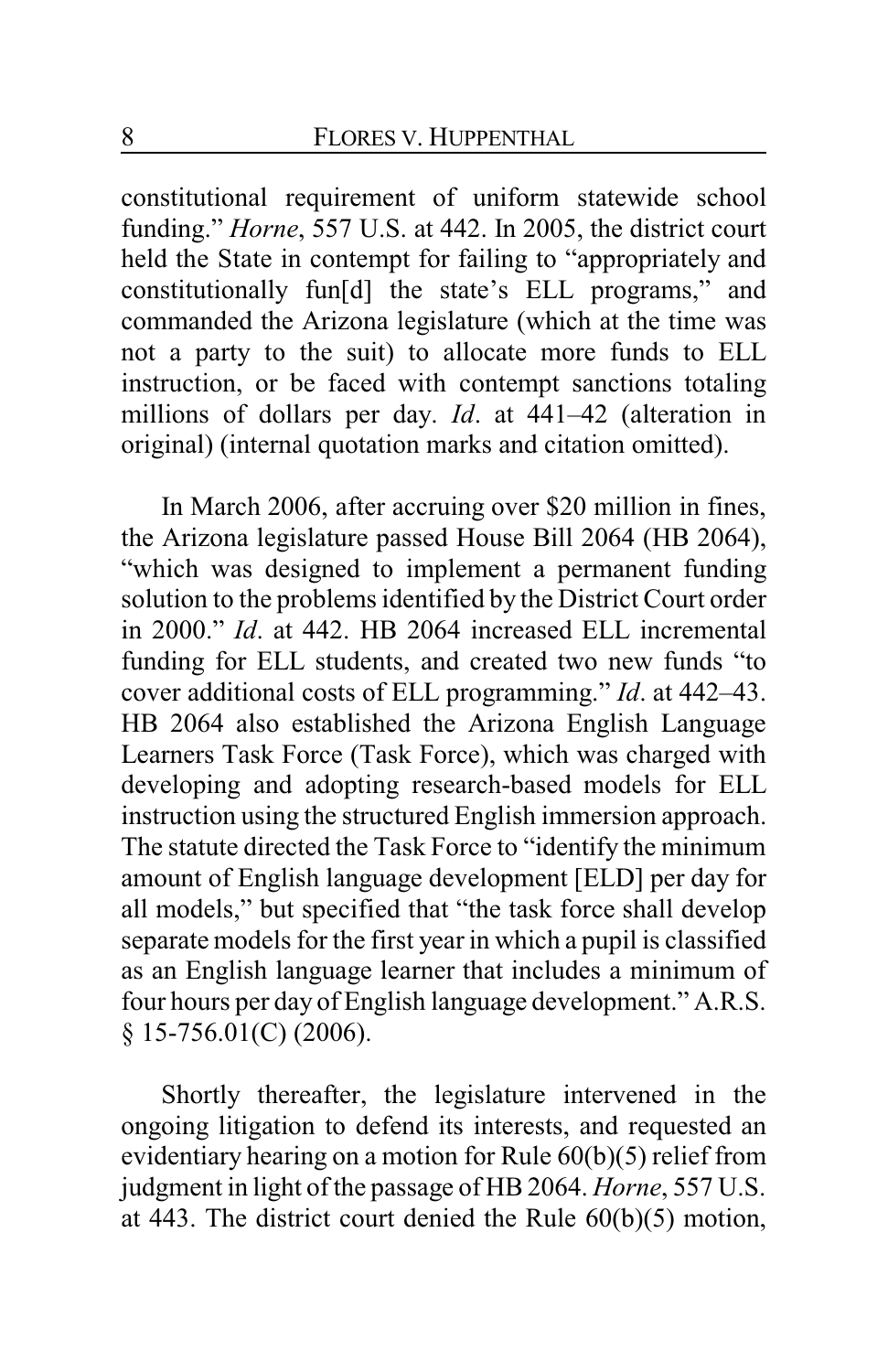finding that HB 2064 was fatally flawed (and inadequate) in its allocation of ELL funding for three reasons: the increase in funding "was not rationally related to effective ELL programming"; the bill imposed an "irrational" two-year limit on funding for each ELL student; and HB 2064 "violated federal law by using federal funds to 'supplant' rather than 'supplement' state funds." *Id*. at 443–44.

Our court vacated the district court's order, and remanded for an evidentiary hearing to determine whether Rule  $60(b)(5)$ relief was warranted. *Id*. at 444. The district court again denied the Rule 60(b)(5) motion. We affirmed the order on appeal because petitioners had not shown "either that there are no longer incremental costs associated with ELL programs in Arizona," or that Arizona's "educational funding model was so altered that focusing on ELL-specific incremental costs funding has become irrelevant and inequitable." *Flores v. Arizona*, 516 F.3d 1140, 1169 (9th Cir. 2008).

The Supreme Court reversed. It observed that the decision had not addressed the "critical question in this Rule 60(b)(5) inquiry" of "whether the objective of the District Court's 2000 declaratory judgment order—*i.e.*, satisfaction of the EEOA's 'appropriate action' standard—has been achieved." *Horne*, 557 U.S. at 450. Instead, "the Court of Appeals used a heightened standard that paid insufficient attention to federalism concerns" by concerning itself "only with determining whether increased ELL funding complied with the original declaratory judgment order." *Id*. at 451. In other words, "the Court of Appeals framed a Rule 60(b)(5) inquiry that was too narrow—one that focused almost exclusively on the sufficiency of incremental funding," instead of "ascertain[ing] whether ongoing enforcement of the original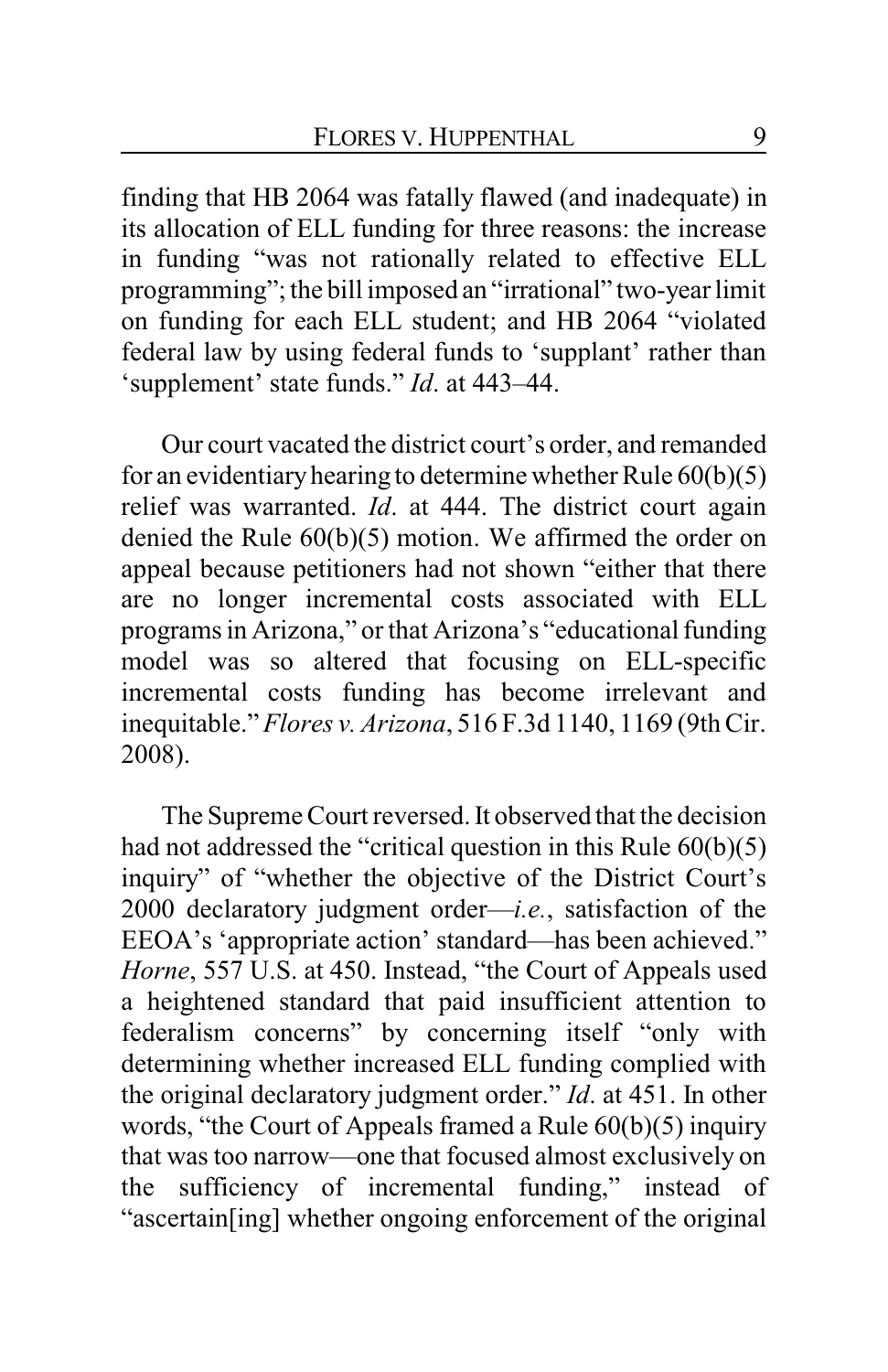order was supported by an ongoing violation of federal law (here, the EEOA)." *Id*. at 452, 454.

The Supreme Court remanded the case to the district court with detailed instructions "for a proper examination of at least four important factual and legal changes that may warrant the granting of relief from the judgment: the State's adoption of a new ELL instructional methodology, Congress' enactment of NCLB, structural and management reforms in Nogales, and increased overall education funding." *Id*. at 459. Finally, the Court noted that "[t]he record contains no factual findings or evidence that any school district other than Nogales failed (much less continues to fail) to provide equal educational opportunities to ELL students," and questioned whether "the District Court had jurisdiction to issue a statewide injunction when it is not apparent that plaintiffs—a class of Nogales students and their parents—had standing to seek such relief." *Id*. at 470–71. Accordingly, the Court instructed the district court to "vacate the injunction insofar as it extends beyond Nogales unless the court concludes that Arizona is violating the EEOA on a statewide basis." *Id*. at 472.

On remand, the Flores Plaintiffs elected not to file a motion to expand the class. The district court held a threeweek evidentiary hearing on the State Defendants' Rule 60(b)(5) motion, and allowed the Flores Plaintiffs to present evidence of a statewide EEOA violation. The Flores Plaintiffs argued that the State's "adoption of models requiring that ELL students be segregated for more than a year in four hours of daily English language development class . . . is not 'appropriate action' under the EEOA" because segregation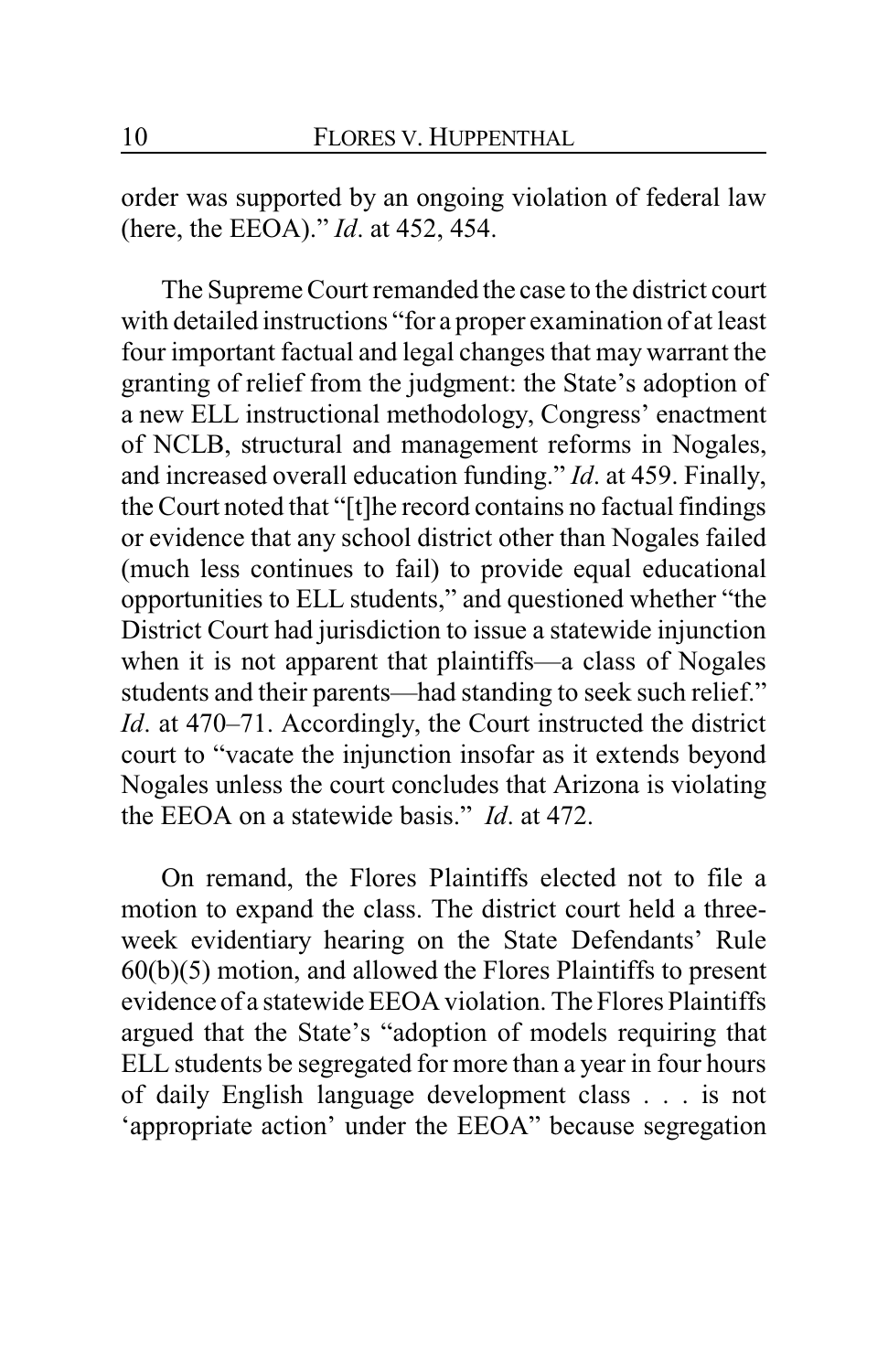prevents ELL students from "acquir[ing] the academic credits necessary to graduate from high school within four years."**<sup>2</sup>**

After examining the four factors the Supreme Court identified as relevant to deciding the State Defendants' Rule  $60(b)(5)$  motion, the district court granted the motion with respect to Nogales because "[e]normous changes have occurred in the method by which Arizona delivers English language instruction since judgment was entered in this case in 2000," including the advent of NCLB, the development of the State's general academic test known as the Arizona Instrument to Measure Standards (AIMS), and the implementation of an English proficiency test used to classify pupils as ELL students. The district court also observed that "the state has seen the election of a new Governor, a new Superintendent of Schools, and a new Attorney General," as well as numerous changes in the membership of the Arizona legislature. The district court concluded that the Flores Plaintiffs' "evidence from a few school districts" regarding implementation of the four-hour model was "not sufficient to establish standing to bring a statewide claim." In addition, "Plaintiffs' newly asserted claims are not 'statewide' in nature, but rather depend on specific implementation choices made at a district level, thus requiring a district-by-district analysis." Accordingly, the district court dismissed the statewide claims.

The Flores Plaintiffs filed this appeal.

**<sup>2</sup>** The Flores Plaintiffs originally alleged three statewide violations of the EEOA, including the manner in which ELL students are identified, and how the students' English proficiency is tested, but decided only to pursue the "implementation of the Four Hour Model across the state" on appeal.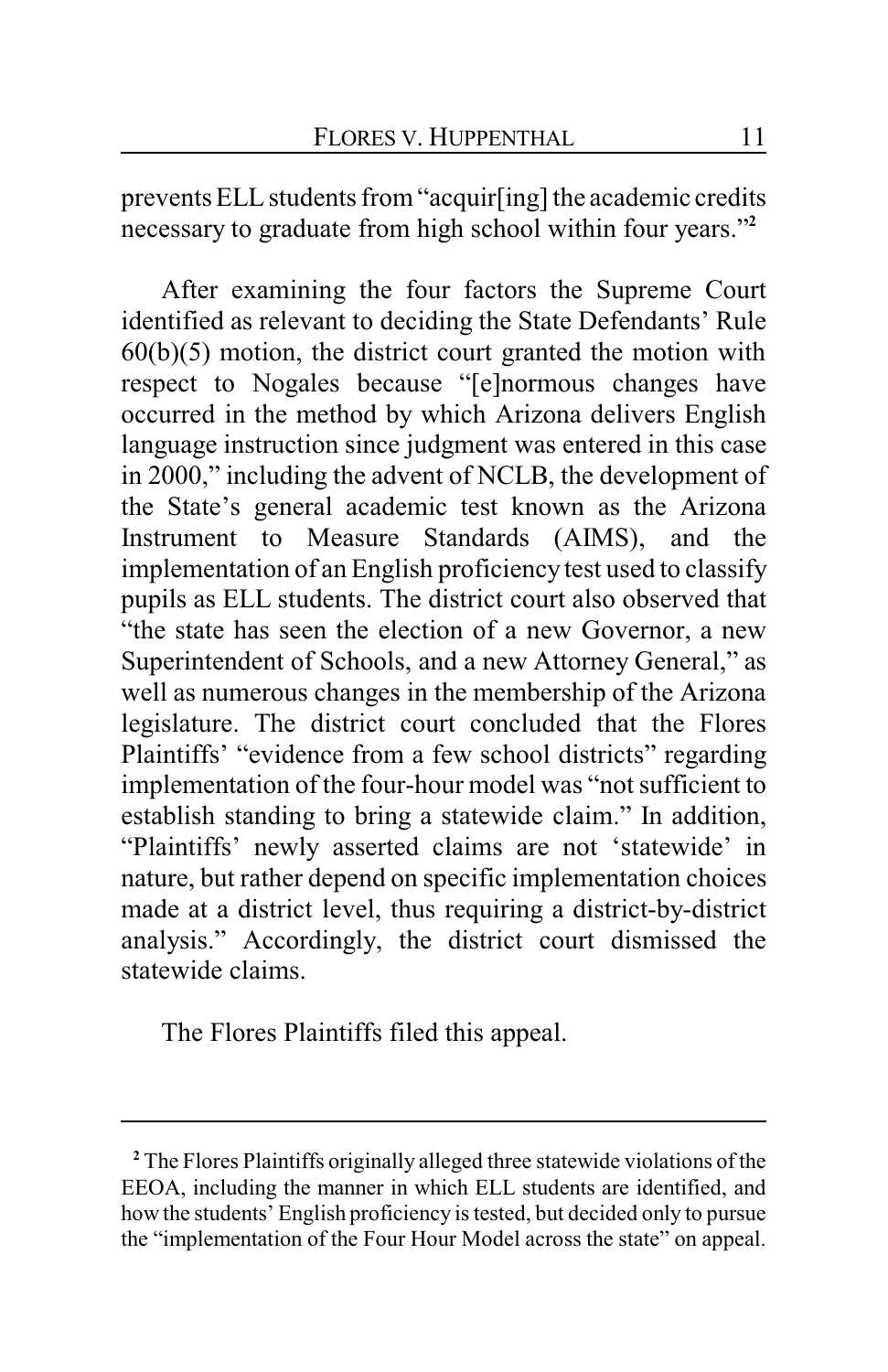## **JURISDICTION AND STANDARD OF REVIEW**

We have jurisdiction under 28 U.S.C. § 1291. We review for abuse of discretion the district court's decision granting the State Defendants' Rule 60(b)(5) motion for relief from judgment. *United States v. Asarco, Inc.*, 430 F.3d 972, 978 (9th Cir. 2005). We review the district court's conclusions on questions of standing *de novo*. *Ellis v. City of Mesa*, 990 F.2d 1518, 1523 (9th Cir. 2003).

### **DISCUSSION**

The Supreme Court in *Horne* gave the district court detailed guidance for reviewing the State Defendants' motion for relief from judgment on remand. 557 U.S. 433, 447–72 (2009). We conclude that the district court complied with the Supreme Court's order, and that relief from judgment was properly granted.

#### **I.**

The Flores Plaintiffs contend that Rule 60(b)(5) relief from judgment was not warranted because the state law that mandates public school policies and practices for ELLs throughout the State of Arizona continues to violate the EEOA.**<sup>3</sup>** They do not contest the district court's findings of fact. Instead, they find it "inexplicabl[e]" that the court

**<sup>3</sup>** The district court expressly "limit[ed] its review of the 60(b)(5) motion to Nogales" because it found that the "implementation decisions vary from district to district," and that "plaintiffs have not established any 'statewide' violation." Accordingly, we also limit our reviewofthe district court's ruling on the State Defendants' Rule 60(b)(5) challenge to Nogales.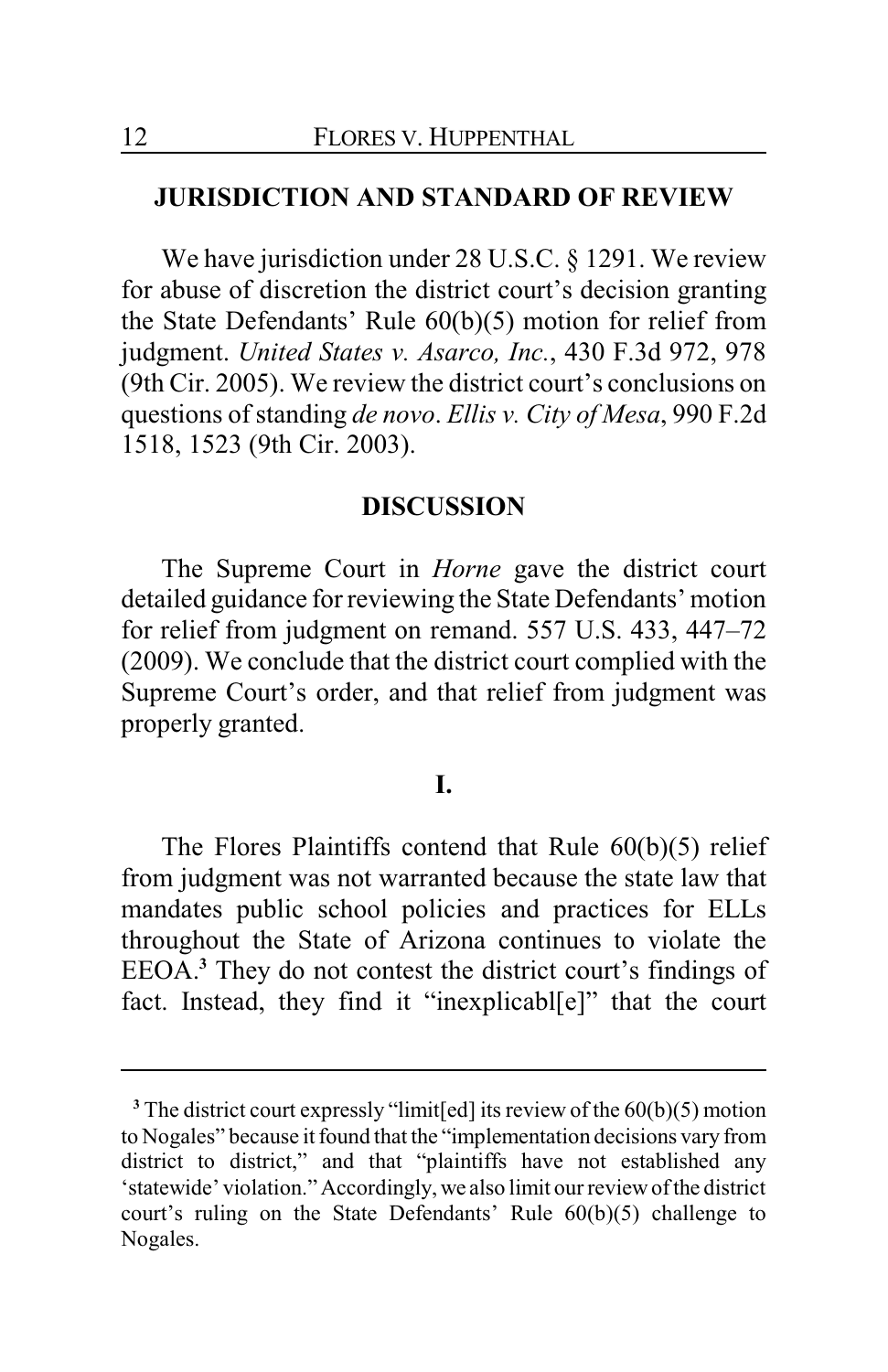"concluded that the Task Force models, with their four hour ELD requirement, did not violate the EEOA." We consider the Flores Plaintiffs' arguments in turn.

Rule 60(b)(5) permits a court to relieve a party from final judgment if "the judgment has been satisfied, released, or discharged; it is based on an earlier judgment that has been reversed or vacated; or applying it prospectively is no longer equitable." Fed. R. Civ. P.  $60(b)(5)$ . A court abuses its discretion when it refuses to modify an injunction or consent decree in light of "a significant change either in factual conditions or in law" that "renders continued enforcement detrimental to the public interest." *Horne*, 557 U.S. at 447 (internal quotation marks and citations omitted). The abuseof-discretion standard is,

> highly deferential to the trial court. Under this standard of review, we cannot simply substitute our judgment for that of the district court, but must be left with the definite and firm conviction that the court committed a clear error of judgment in reaching its conclusion after weighing the relevant factors.

*United States v. Roston*, 986 F.2d 1287, 1291 (9th Cir. 1993) (internal quotation marks omitted).

The Supreme Court admonished the district court for failing to engage in the proper analysis when it denied the State Defendants' initial Rule 60(b)(5) motion, "ask[ing] only whether petitioners had satisfied the original declaratory judgment order through increased incremental funding," thereby "disregard[ing] the remand instructions to engage in a broad and flexible Rule 60(b)(5) analysis as to whether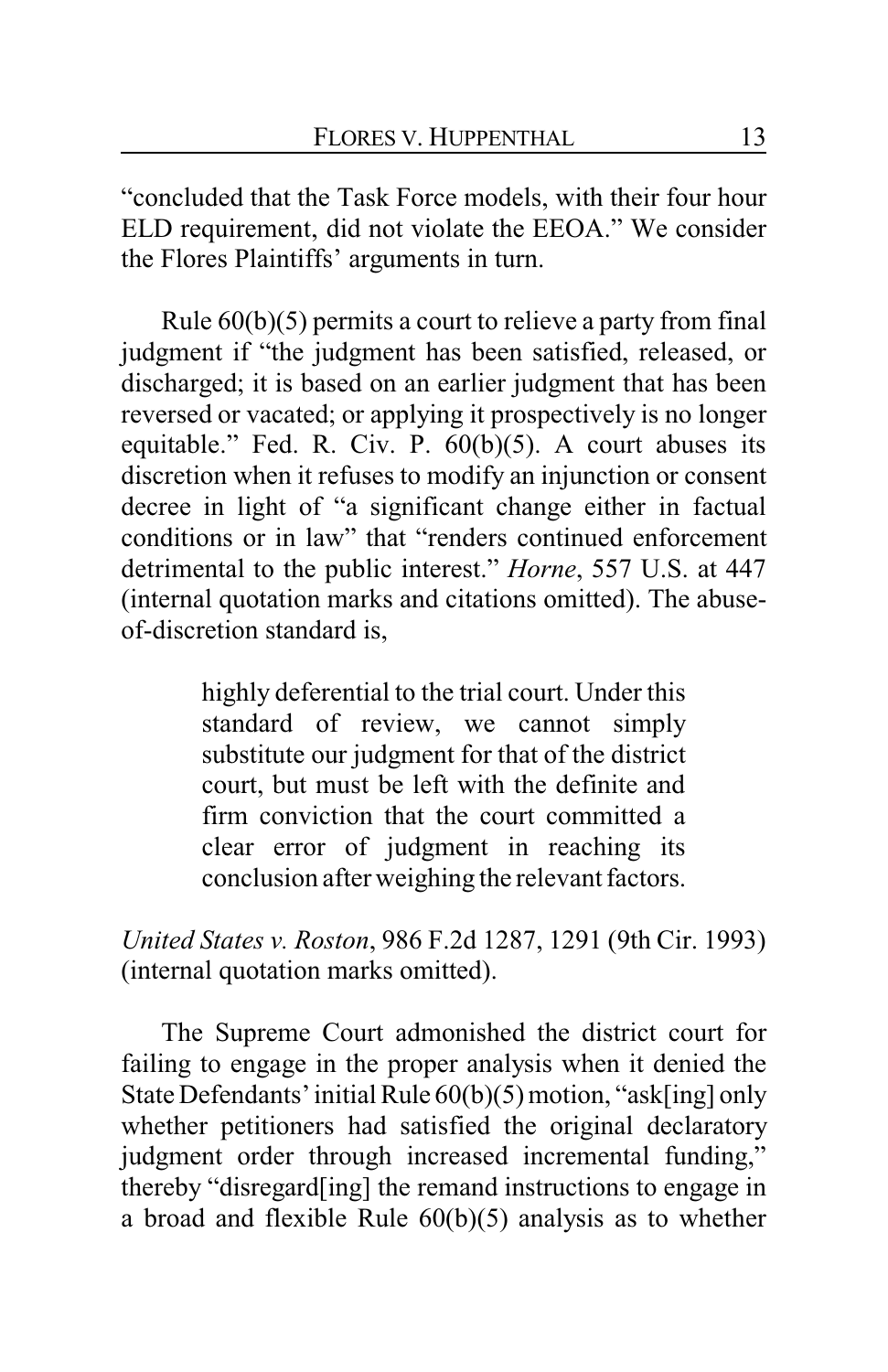changed circumstances warranted relief." *Horne*, 557 U.S. at 456–57. It also criticized our court for affirming the district court's order, and "improperly substitut[ing] its own educational and budgetary policy judgments for those of the state and local officials to whom such decisions are properly entrusted." *Id*. at 455. In other words, the "critical question in this Rule  $60(b)(5)$  inquiry is whether the objective of the District Court's 2000 declaratory judgment order—*i.e.*, satisfaction of the EEOA's 'appropriate action'standard—has been achieved." *Id*. at 450.

As we have previously stated, "[b]ecause Section 1703(f) was proposed as an amendment from the floor of the House, there is very little legislative history" to shed light on "the scope of the 'appropriate action' requirement" in the EEOA. *Guadalupe Org. Inc. v. Tempe Elementary School Dist.*, 587 F.2d 1022, 1030 (9th Cir. 1978). "The interpretation of floor amendments unaccompanied by illuminating debate should adhere closely to the ordinary meaning of the amendment's language." *Id*.; *see also Castaneda v. Pickard*, 648 F.2d 989, 1001 (5th Cir. 1981). The Supreme Court has instructed that the ordinary meaning of "appropriate action" requires a State to "(1) formulate a sound English language instruction educational plan; (2) implement that plan; and (3) achieve adequate results." *Horne*, 557 U.S. at 459, n.8 (citing *Castaneda*, 648 F.2d at 1009–10). Determining whether the State is taking "appropriate action," and whether relief from judgment is therefore warranted, requires attention to "federalism concerns," which are "heightened when, as in these cases, a federal court decree has the effect of dictating state or local budget priorities." *Id*. at 448.

In this case, "the lower courts . . . misperceived both the nature of the obligation imposed by the EEOA and the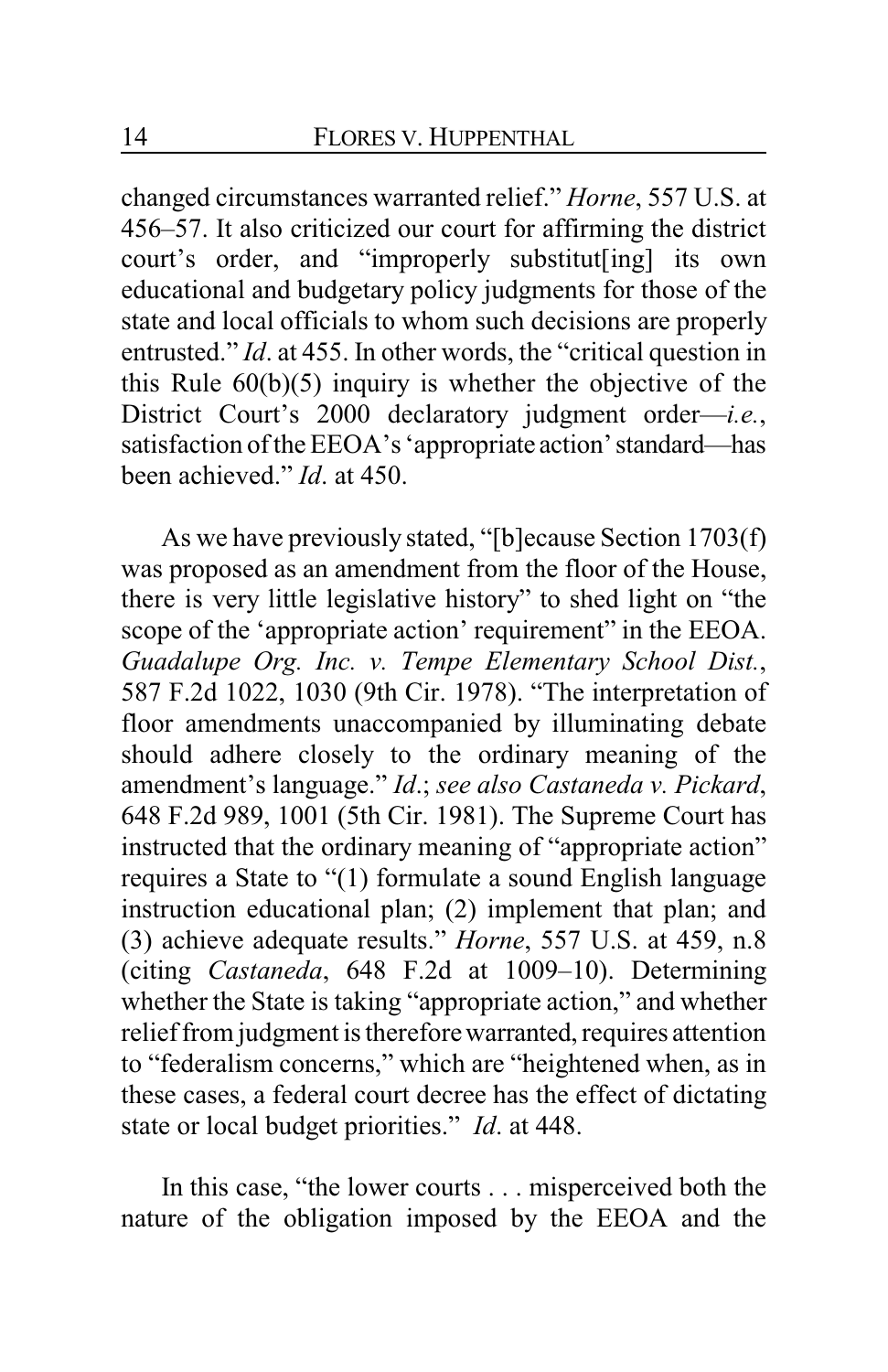breadth of the inquiry called for under Rule 60(b)(5)." *Horne*, 557 U.S. at 459. To avoid further confusion, the Supreme Court gave careful guidance concerning each of the four factors that could warrant Rule 60(b)(5) relief on remand, and the district court made numerous factual findings concerning each of those factors.

# **1. The State's Adoption of New ELL Instructional Methodology**

The Supreme Court directed the district court to consider the State's adoption of a new ELLinstructional methodology, which the Court noted appears "significantly more effective than bilingual education . . . . In light of this, a proper analysis of petitioners' Rule 60(b)(5) motion should include further factual findings regarding whether Nogales' implementation of SEI methodology—completed in all of its schools by 2005—constitutes a 'significantlychanged circumstance'that warrants relief." *Horne*, 557 U.S. at 461.

In response, the district court considered a number of developments concerning the first factor. It found that in 2000, Arizona voters approved Proposition 203, A.R.S. §§ 15-751–15-755, which changed the primary method of ELD in Arizona from a bilingual education model to SEI. Proposition 203 established a one-year goal for ELLs to become proficient, and required annual testing and monitoring of the ELL program. A.R.S. §§ 15-752, 15-755. The shift from bilingual education to the SEI methodology required that all ELL students be placed in English language classrooms and taught only in English. A.R.S. § 15-752.

Proposition 203 initially left the implementation of the SEI model to the individual school districts, but in 2006, the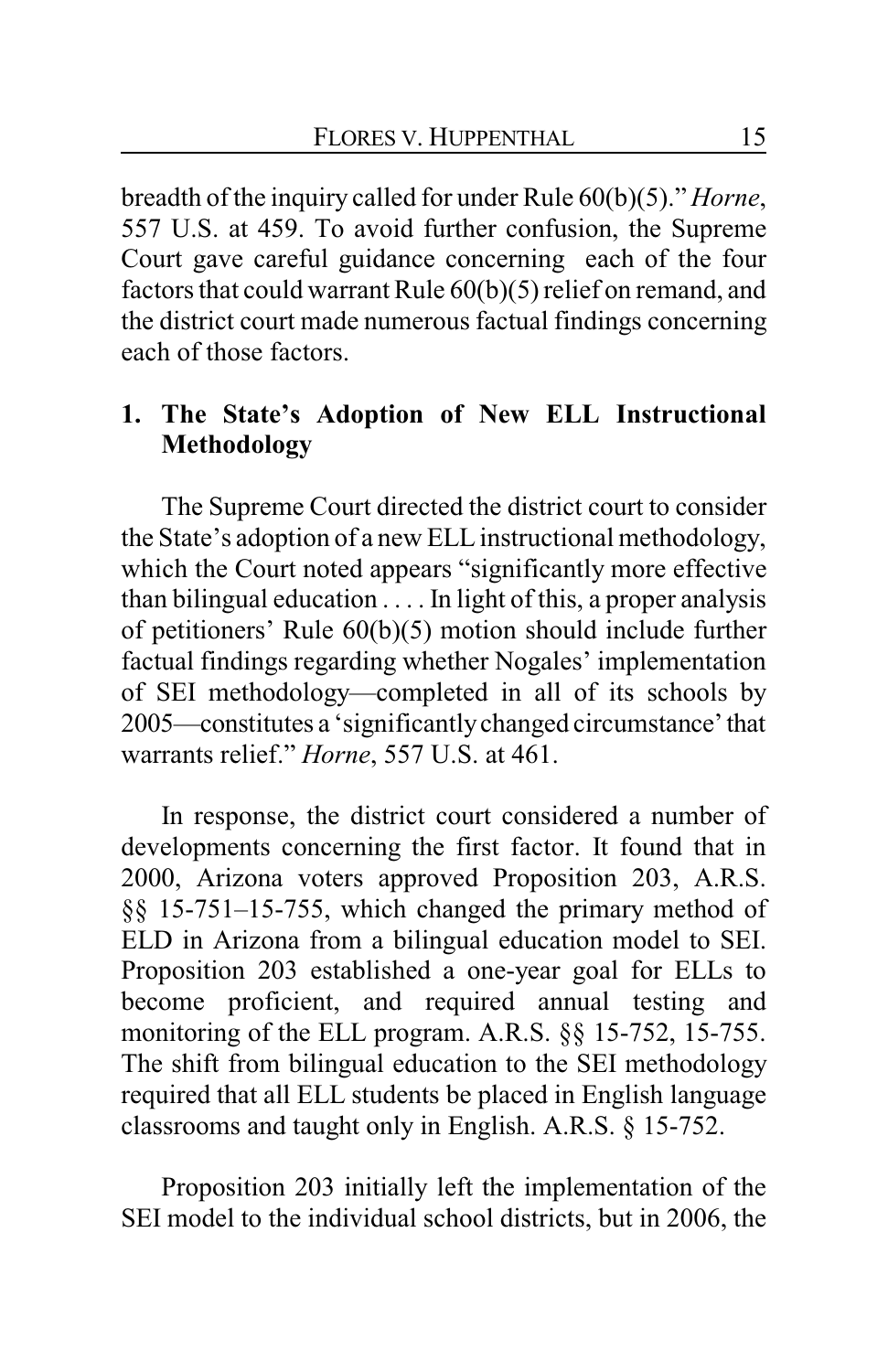Arizona legislature passed HB 2064. A.R.S. §§ 15-756–15- 756.13. HB 2064 established an ELL Task Force charged with developing a research-based model of ELL instruction in SEI methodologies, including a minimum of four hours of daily instruction in ELD for the first year, with the Task Force to determine the number of hours in each year thereafter (A.R.S.  $\S$  15-756.01); it delegated the duty of identifying ELLs to the Superintendent of Public Instruction (A.R.S. § 15-756); it required that the models be researchbased, with consideration paid to the size, location, grade levels, and number of ELLs at the school (A.R.S. § 15- 756.01); it required all school districts to adopt the Task Force's model, or submit an alternative model for approval  $(A.R.S. § 15-756.02(B))$ ; it mandated a uniform method of assessing and reclassifying ELL students, and for monitoring reclassified students two years after exiting the program (A.R.S. § 15-756.06); it required at least annual testing of ELLs to determine whether they should be re-classified as "English proficient"  $(A.R.S. \S 15-756.05(A), (B))$ ; it created the Office of English Language Acquisition Services, which was to monitor the school districts' implementation of and compliance with the models (A.R.S. § 15-756.07); and it required the Task Force to refine the models yearly, as necessary (A.R.S. § 15-756.01).

The Task Force met thirty-one times between September 2006 and September 2007, accepted drafts of proposed models, consulted experts, and held public hearings before choosing a model. The Task Force model groups students by proficiency, and for four hours each day, requires content that "emphasizes the English language itself" rather than "other types of instruction, e.g. math, science, or social science." However, "[a]cademic content can be used as a vehicle for delivering ELD . . . ." As the district court observed, "[t]he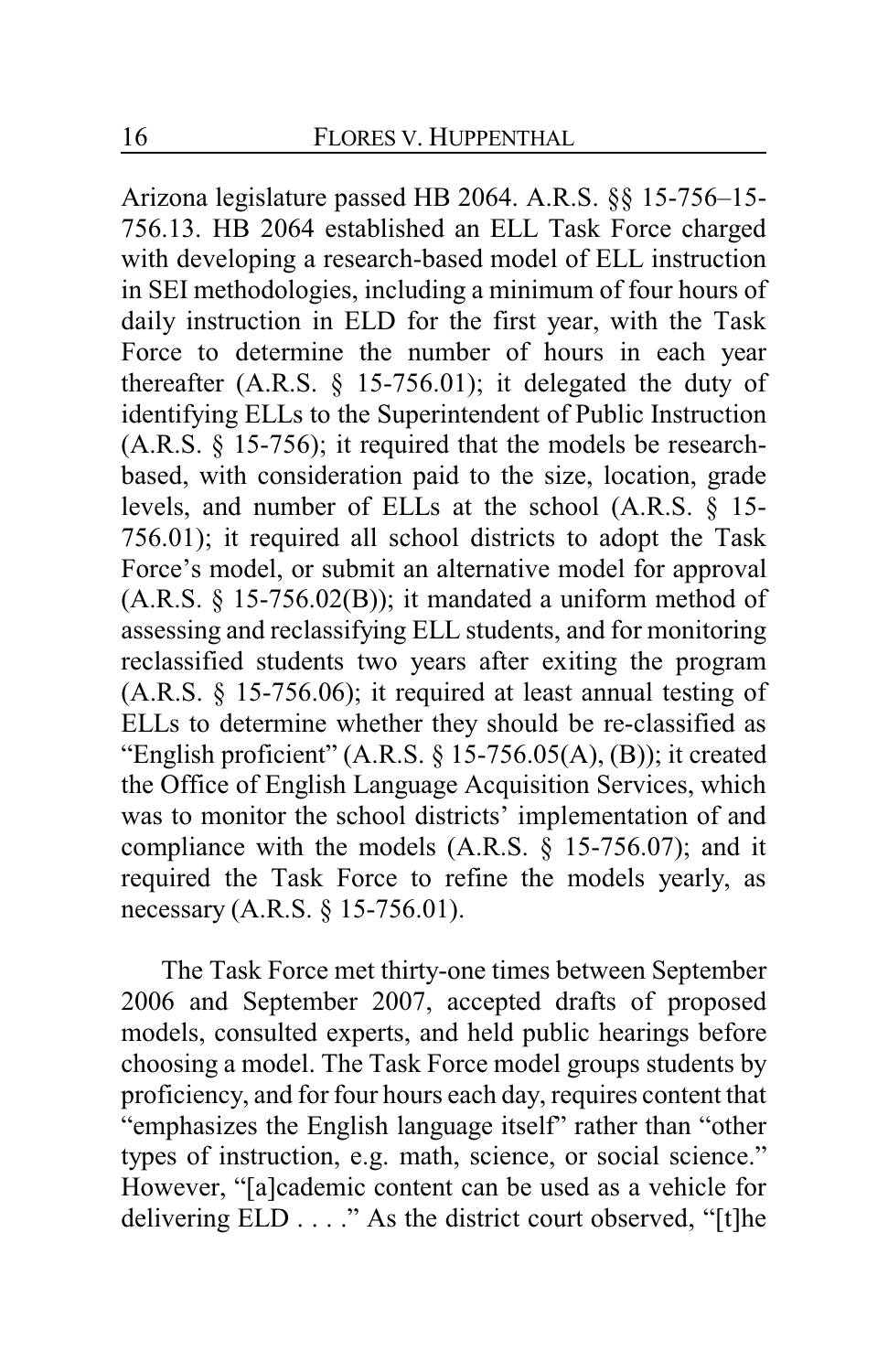extent to which ELL students in the four hours of ELD are exposed to academic content can vary from school district to school district and from school to school within a school district" because "[t]he state does not prescribe the kind of academic content that should be used as a vehicle for delivering English Language Development at various grade levels and the teachers have the flexibility to use the materials that they want."

# **2. Congress's Enactment of No Child Left Behind**

The Supreme Court also instructed the district court to consider whether the enactment of NCLB "constitute[s] a significantly changed circumstance, warranting relief." *Horne*, 557 U.S. at 465. It noted that the "original declaratory judgment order," which "withdr[e]w[] the authority of state and local officials to fund and implement ELL programs that best suit Nogales' needs . . . conflict[s] with Congress' determination of federal policy." *Id*. The Court found the enactment of NCLB "probative in four principal ways": (1) it prompted the State to institute significant structural and programming changes in its delivery of ELL education; (2) it significantly increased federal funding for education in general and ELL programming in particular; (3) through its assessment and reporting requirements, it provides evidence of the progress and achievement of Nogales' ELL students; and (4) it makes a shift in federal education policy. *Id*. at 463–64.

The district court undertook its analysis of this factor as directed by the Supreme Court. It concluded that NCLB "has made four major changes to the delivery of ELD in Nogales and throughout Arizona: (A) the development of the ELP [English Language Performance standards], (B) the adoption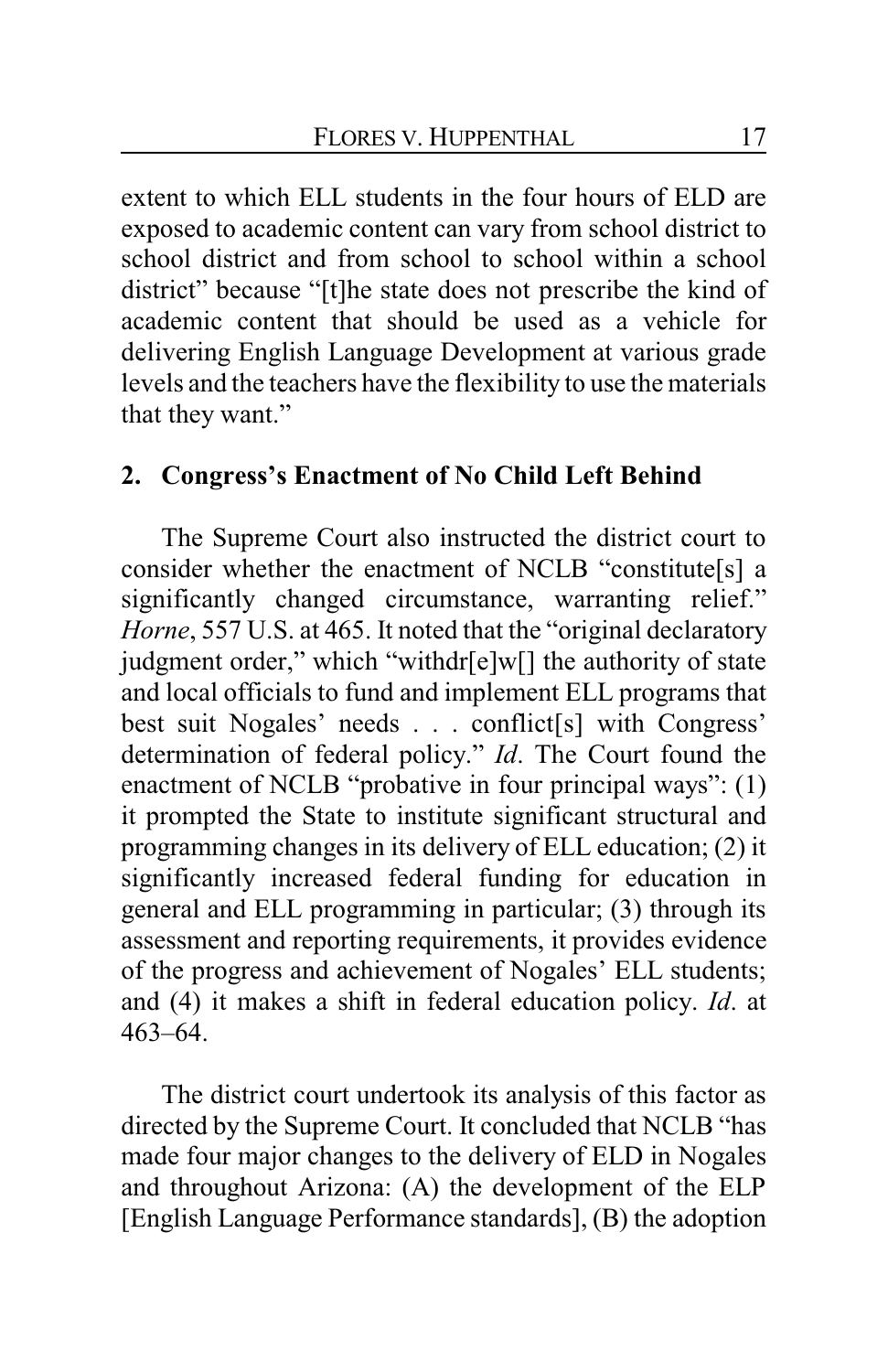of Annual Measurable Achievement Objectives ("AMAOs"), (C) accountability for failure to achieve AMAOs, and (D) increased funding." The district court noted that, "In 2009, Nogales met its Annual Yearly Progress (AYP) requirements as required by NCLB by reclassifying more than 15% of its ELL students." In addition, NCLB "devises an elaborate accountability structure for a district's failure to achieve AMAOs, including the requirement of corrective action, NCLB  $\S$  1116(b)(7), and sanctions starting at decreased funding and culminating in a takeover of failing schools. NCLB § 1116(b)(8)."

# **3. Structural and Management Reforms in Nogales**

As to the third change—structural and management reforms in Nogales—the Supreme Court made clear that it was "error" for "both courts [to] refuse[] to consider that Nogales could be taking 'appropriate action' to address language barriers even without having satisfied the original order" through, for example, Nogales superintendent "[Kelt] Cooper's structural, curricular, and accountability-based reforms." *Horne*, 557 U.S. at 466–67. Accordingly, the district court found that "[b]eginning with Superintendent Cooper and continuing with Superintendent McCollough, Nogales has implemented substantial structural and management reforms that have significantly elevated its performance."Nogales'teacher salaries are now "competitive within Arizona, and very competitive within its region," and it is "no longer the case" that Nogales has "inadequate teaching materials for both content and ESL classes." Nogales "created a centralized textbook adoption program, which addressed the Court's concerns regarding the adequacy of teaching materials," and "established various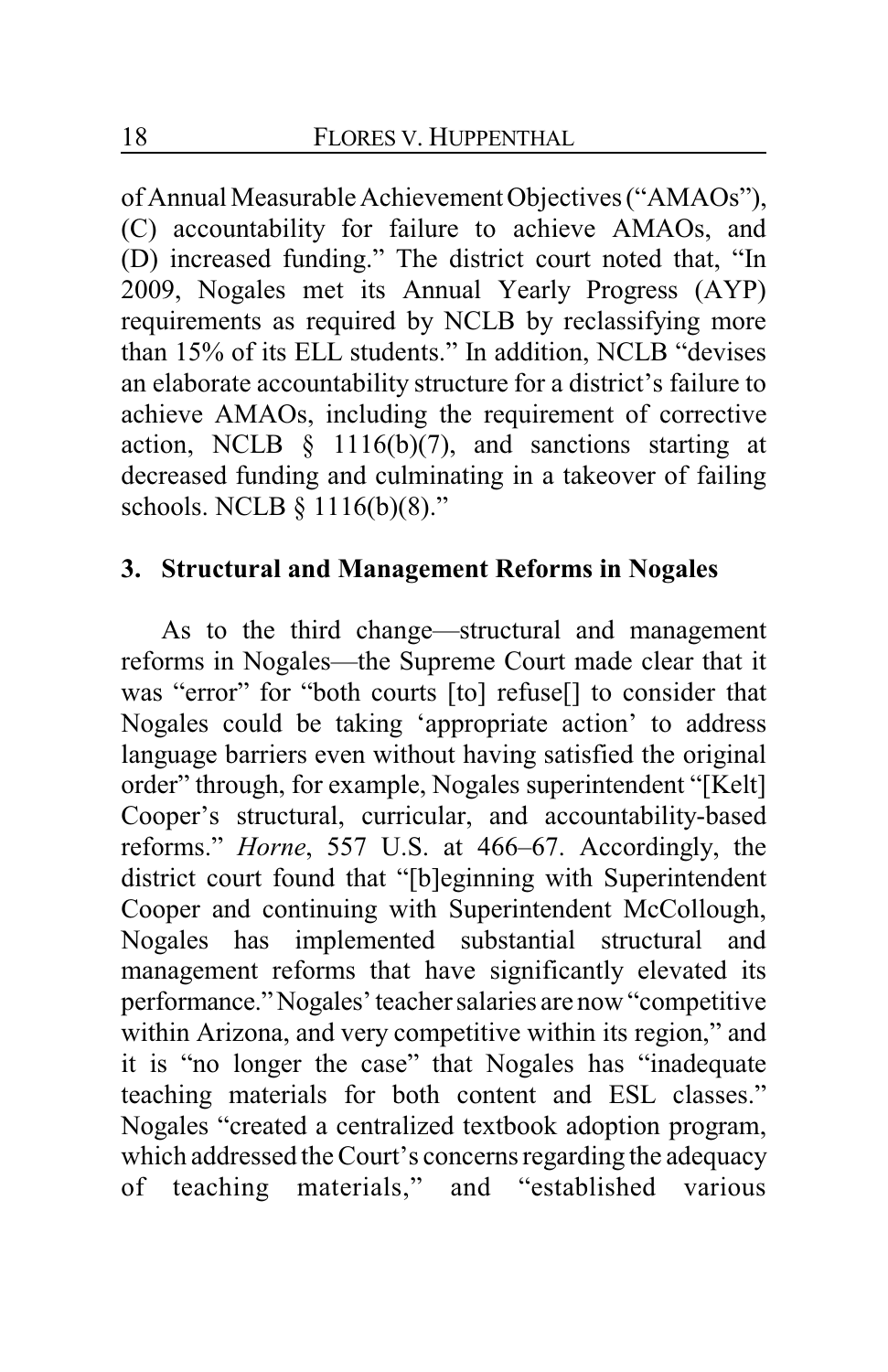compensatory education programs including summer school and after-school tutoring."

# **4. Increased Overall Education Funding**

Finally, the district court turned to the issue of funding, the factor that lay at the heart of its earlier orders holding Arizona in violation of the EEOA. The Supreme Court noted that the "five sources of funding that collectively financed education in the State" at the time the original declaratory judgment was entered "have notably increased since 2000," and constitute "[a] fourth potentially important change . . . in Nogales." *Horne*, 557 U.S. at 468. On remand, the district court acknowledged the "several income streams" by which Arizona funds local education, and carefully examined the funding changes statewide, and in Nogales. Statewide equalization funding (intended to make sure all districts are on a level playing field) increased from \$3.413 billion in 2000 to \$5.776 billion in 2010. As a result of NCLB, Arizona's share of Title I funding increased from \$359,247,997 in 2000 to \$582,931,537 in 2010. The 2009 American Recovery and Reinvestment Act "sent about one and a half billion dollars in FY 2010 for education purposes" "[f]or Arizona alone." In 2000, Nogales voters approved a budget override, "and the funds it has generated have increased from \$895,891 in FY 2001 to \$1,750,825 in FY 2010." Funding per pupil in Nogales increased by 44% over the past decade, from \$3,675 in 2000 to \$5,306 in 2010. The court concluded that "Nogales has an effective ELD program. Its FEP-2s [students who have reclassified as proficient for two years] rank higher on AIMs reading, writing, and mathematics at all elementary and middle grades," and "[i]ts reclassification rates consistently have placed at the top or near the top of nine sister districts at the border."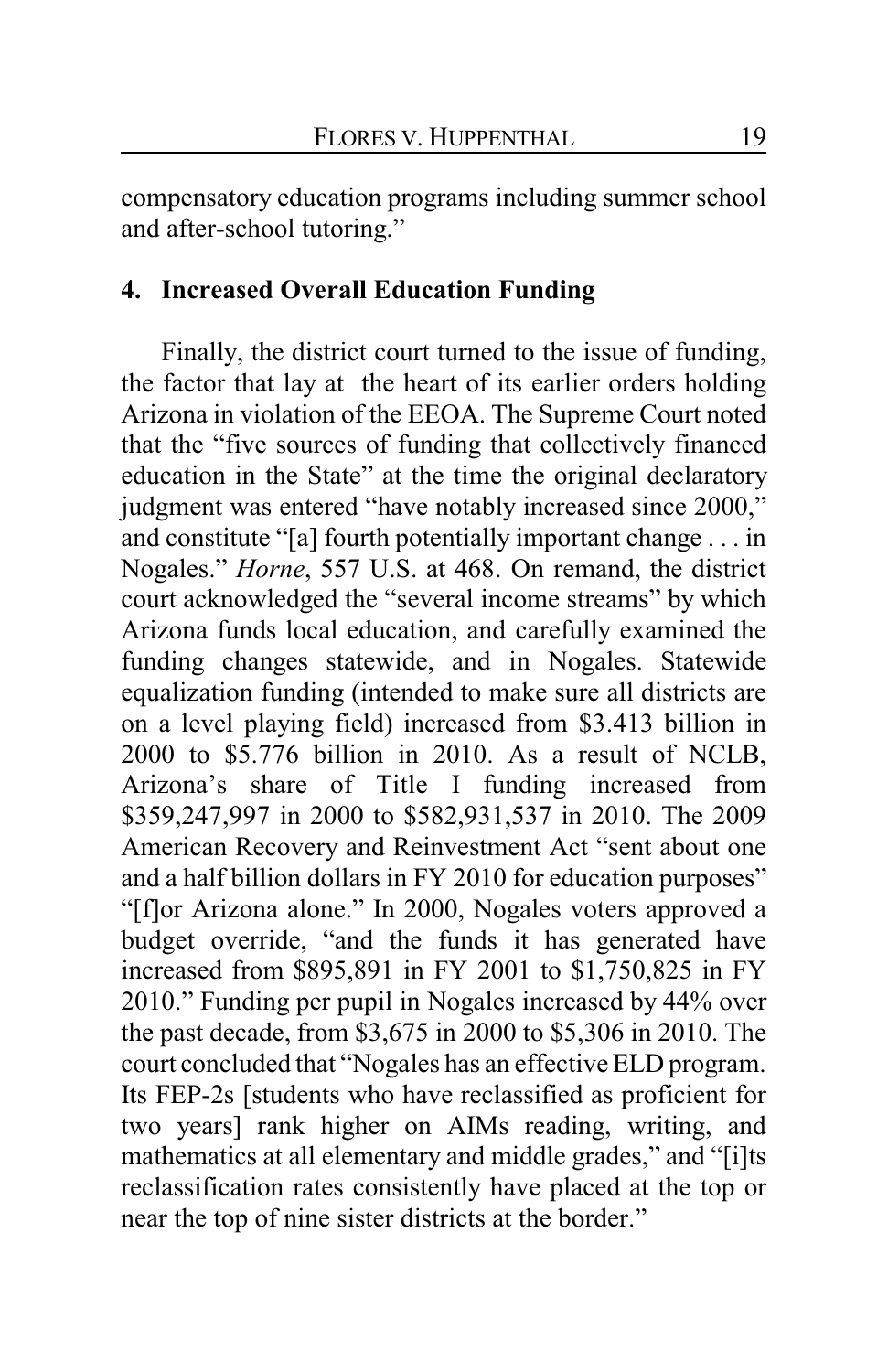We conclude that the district court carefully followed the Supreme Court's instructions on remand, and did not abuse its discretion in determining that in light of the changed circumstances in Nogales and in the State over the course of more than a decade, Rule 60(b)(5) relief was warranted.

#### **II.**

We turn now to the question of whether the Flores Plaintiffs have alleged a statewide violation of the EEOA. Our conclusion that Rule 60(b)(5) relief was properly granted because the State Defendants' ELL programs in Nogales constitute "appropriate action" under the EEOA prefigures our conclusion that Arizona is not violating the EEOA on a statewide basis. As the State Defendants observe, the expansion of the injunction statewide "was made solely as a means (disagreed with by the Supreme Court) of affording effective relief in [Nogales]. Thus, with [Nogales]'s shortcomings having been fixed, and with it now conducting an effective ELD program, the rationale for granting statewide relief collapses." Nevertheless, because the Supreme Court instructed the district court, if "press[ed]," to determine whether "Arizona is violating the EEOA on a statewide basis," we proceed with an analysis of the Flores Plaintiffs' statewide claims on appeal.

We note initially that the Flores Plaintiffs represent only a class of Nogales students and their parents. The class was never certified to extend statewide, and the Flores Plaintiffs declined to seek an expansion of the class. It appears that the district court undertook no standing analysis when it extended its injunction to apply statewide. In its discussion of the district court's entry of statewide relief, the Supreme Court observed that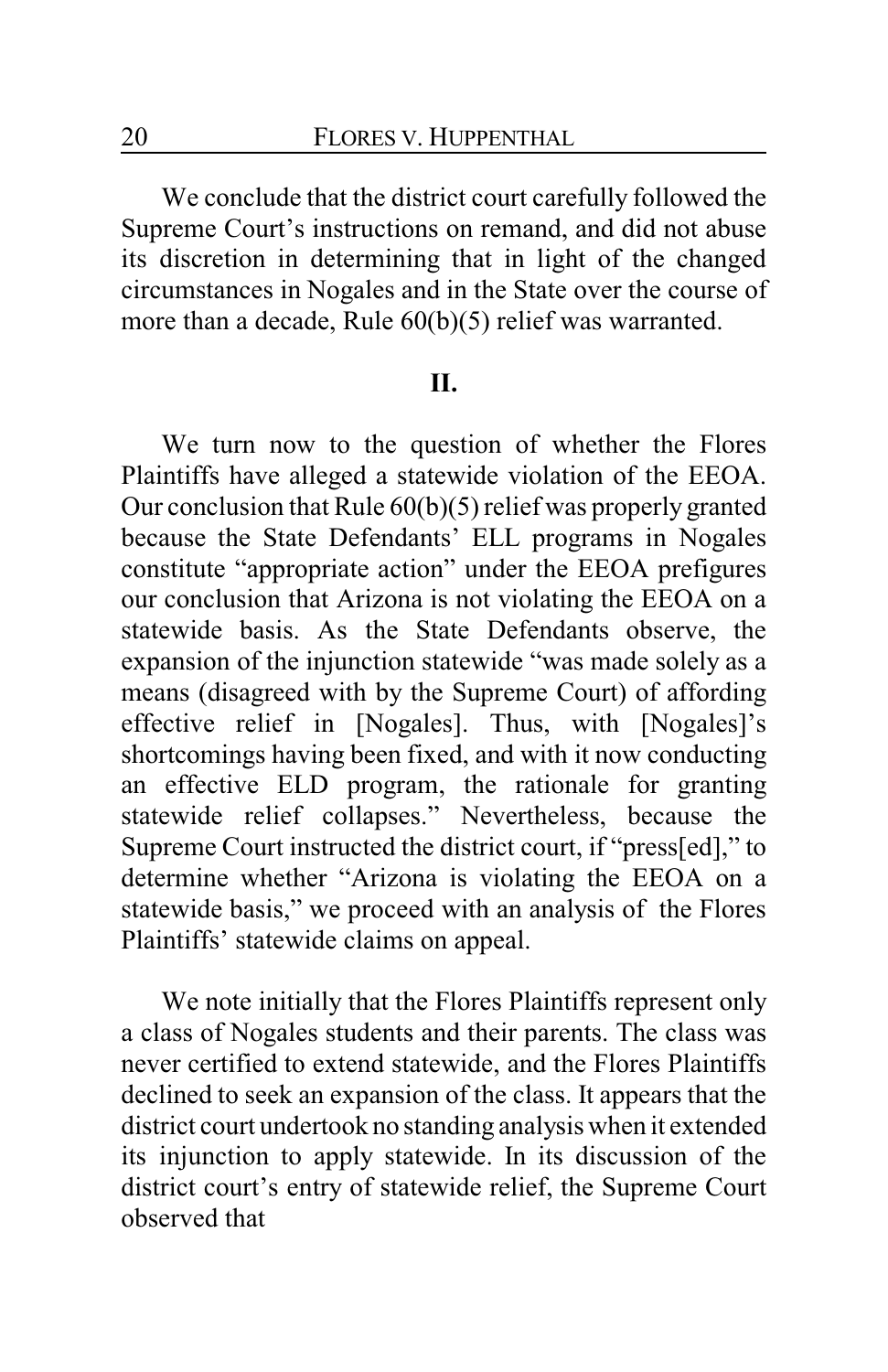[t]he record contains no factual findings or evidence that any school district other than Nogales failed (much less continues to fail) to provide equal educational opportunities to ELL students. . . . Nor have respondents explained how the EEOA could justify a statewide injunction when the only violation claimed or proven was limited to a single school district. See [*Missouri v.*] *Jenkins*, 515 U.S.[ 70,] 89–90 [(1995)], 115 S. Ct. 2038; *Milliken* [*v. Bradley*], 433 U.S.[ 267,] 280 [(1977)], 97 S. Ct. 2749. It is not even clear that the District Court had jurisdiction to issue a statewide injunction when it is not apparent that plaintiffs—a class of Nogales students and their parents—had standing to seek such relief.

*Horne*, 557 U.S. at 470–71. Accordingly, "[a]ssuming that petitioners, on remand, press their objection to the statewide extension of the remedy, the District Court should vacate the injunction insofar as it extends beyond Nogales unless the court concludes that Arizona is violating the EEOA on a statewide basis." *Id*. at 472.

On remand, the district court permitted the Flores Plaintiffs to present evidence of a statewide violation of the EEOA that would justify the continued enforcement of the statewide remedy. The district court concluded that, "Plaintiffs' newly asserted claims are not 'statewide' in nature, but rather depend on specific implementation choices made at the district level." We hold that the district court properly dismissed the Flores Plaintiffs's statewide claims because the Flores Plaintiffs are not attacking the validity of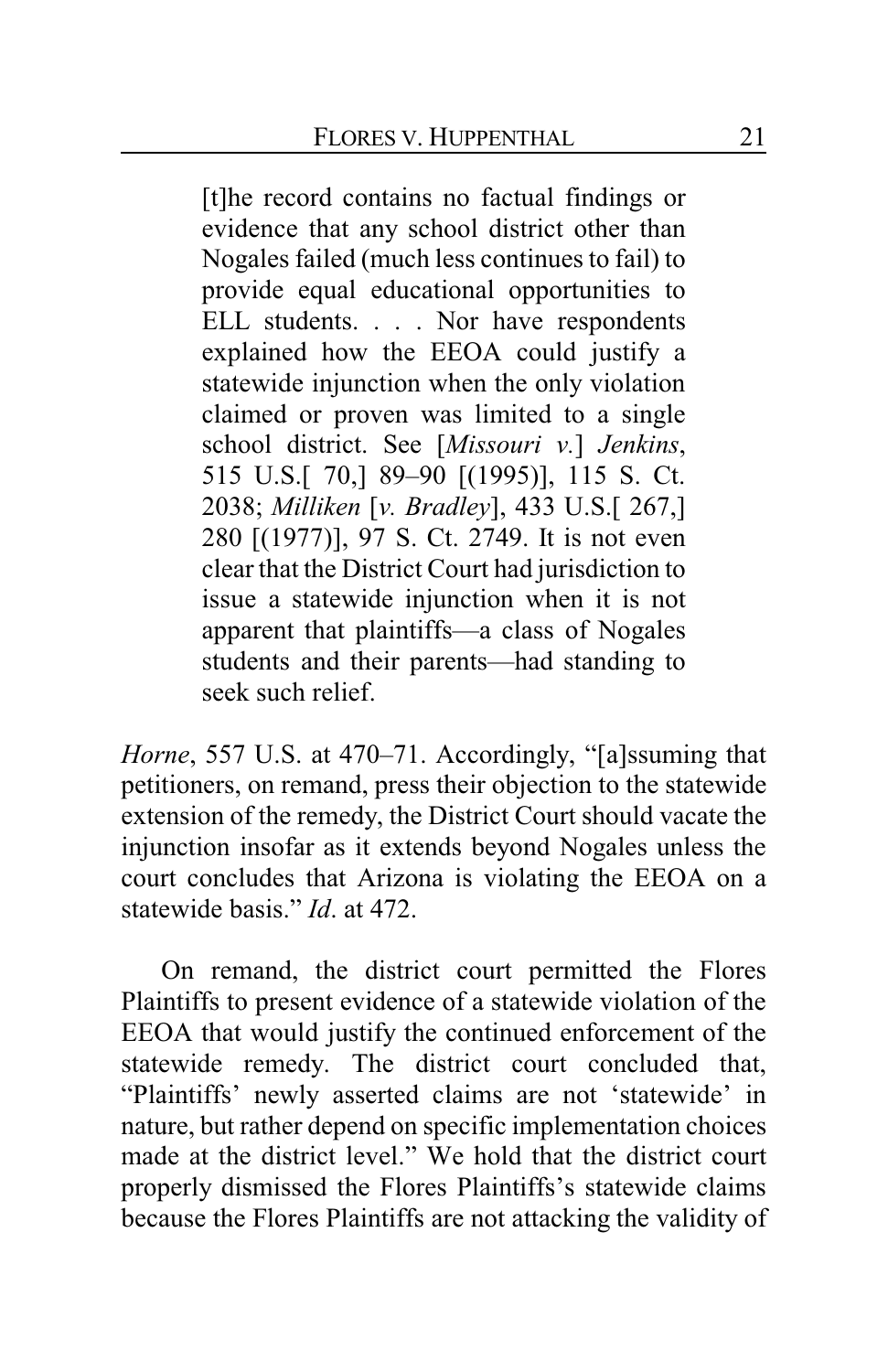a statewide policy; rather, they are challenging local implementation after the first year of the four-hour English language requirement, and its alleged negative effects on ELL students, some of whom may receive less academic content than their English-speaking peers.**<sup>4</sup>**

In *Jenkins*, the Court made clear that, "[T]he nature of the . . . remedy is to be determined by the nature and scope of the . . . violation." *Jenkins*, 515 U.S. at 89 (alteration in original); *see also Horne*, 557 U.S. at 470–71. "The proper response to an intradistrict violation is an intradistrict remedy . . . ." *Jenkins*, 515 U.S. at 90. "[O]nly if there has been a systemwide impact may there be a systemwide remedy," *Lewis v. Casey*, 518 U.S. 343, 359–60 (1996) (quoting *Califano v. Yamasaki*, 442 U.S. 682, 702 (1979) (alteration in original)). In other words, in order to seek statewide relief on behalf of all ELL students in Arizona, the Flores Plaintiffs must demonstrate "widespread actual injury," not just "isolated instances of actual injury," as a result of Arizona's alleged violation of the EEOA. *See Lewis*, 518 U.S. at 349. This requirement "derives ultimately from the doctrine of standing, a constitutional principle that prevents courts of law from undertaking tasks assigned to the political branches." *Id*. at 349. Article III standing requires, (1) that the plaintiff have suffered a concrete and particularized "injury in fact," which is neither speculative nor conjectural; (2) that there be a causal connection between the injury alleged and the

**<sup>4</sup>** The Flores Plaintiffs are not making a separate claim that the model's segregation of ELL students violates the Fourteenth Amendment. In fact, the Flores Plaintiffs disclaim this theory. Instead, they argue that segregating students after the first year violates the EEOA because it denies them access to the same academic content as their non-ELL peers. This claim is therefore an alternative argument for why Arizona's fourhour ELD model violates the EEOA.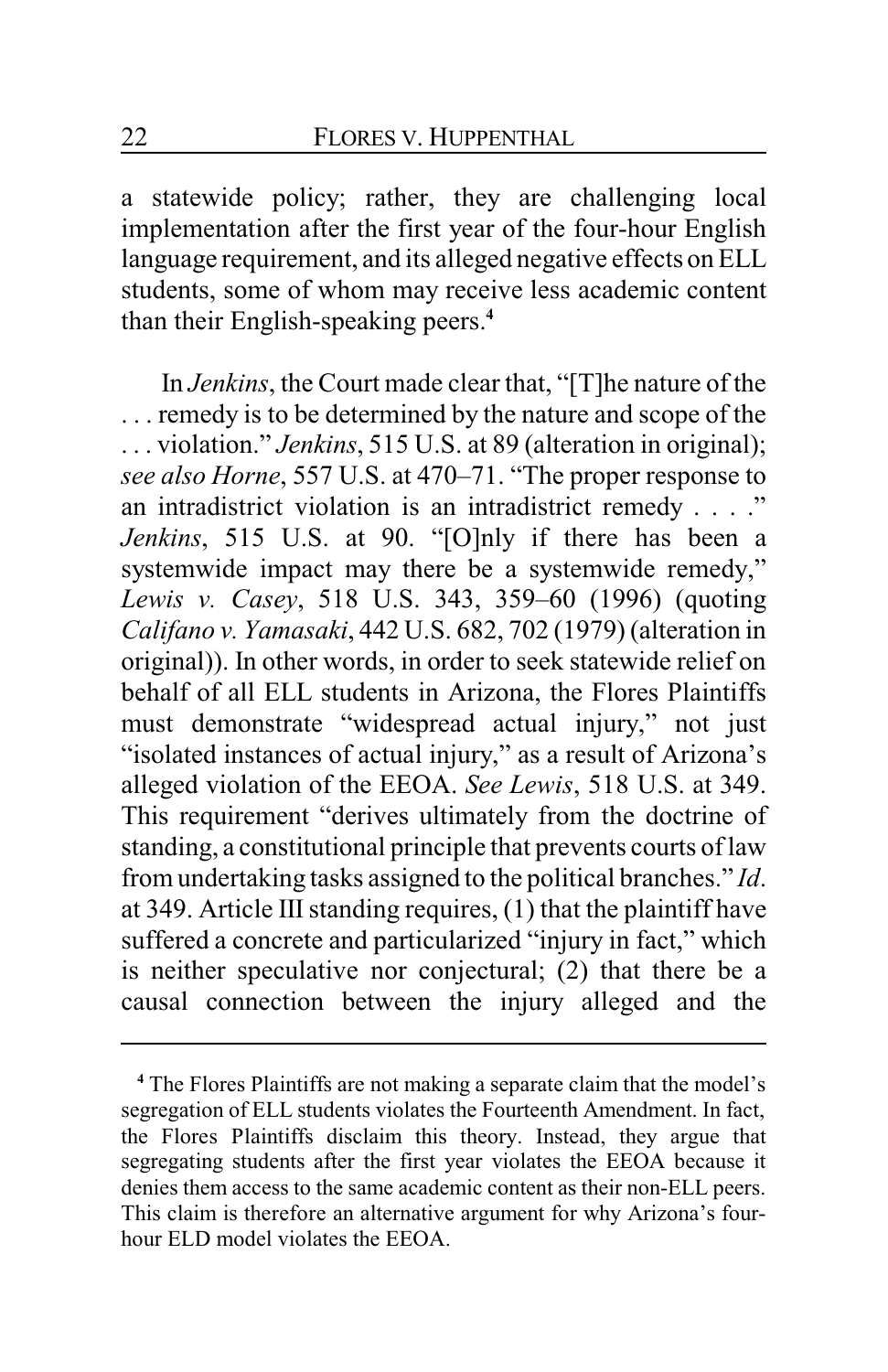challenged conduct; and (3) that it "be 'likely,' as opposed to merely 'speculative,' that the injury will be 'redressed by a favorable decision.'" *Lujan v. Defenders of Wildlife*, 504 U.S. 555, 560–61 (1992). And when plaintiffs seek a systemwide injunction for widespread wrongs, theymust demonstrate that the expansive scope of the injunction sought is no broader than necessary to remedy the "inadequacy that produced the injury in fact that the plaintiff has established." *Casey*, 518 U.S. at 357. This is because

> standing is not dispensed in gross. If the right to complain of one administrative deficiency automatically conferred the right to complain of all administrative deficiencies, any citizen aggrieved in one respect could bring the whole structure of state administration before the courts for review. That is of course not the law.

*Lewis*, 518 U.S. at 358 n.6 (1996).

The Flores Plaintiffs argue that they have standing to raise statewide claims because of "the inevitability of the statewide impact that any ruling on the Plaintiffs' claims, favorable or unfavorable, will have." However, the possible effects of a speculative, future court-ordered remedy are insufficient to confer standing on the Flores Plaintiffs to bring their statewide claim in the first instance. *See Am. Civil Liberties Union of Nev. v. Lomax*, 471 F.3d 1010, 1015 (9th Cir. 2006) ("When evaluating whether these three elements are present, we must look at the facts *as they exist at the time the complaint was filed*.") (internal quotation marks omitted) (emphasis in original). The Flores Plaintiffs have not established "widespread actual injury" as a result of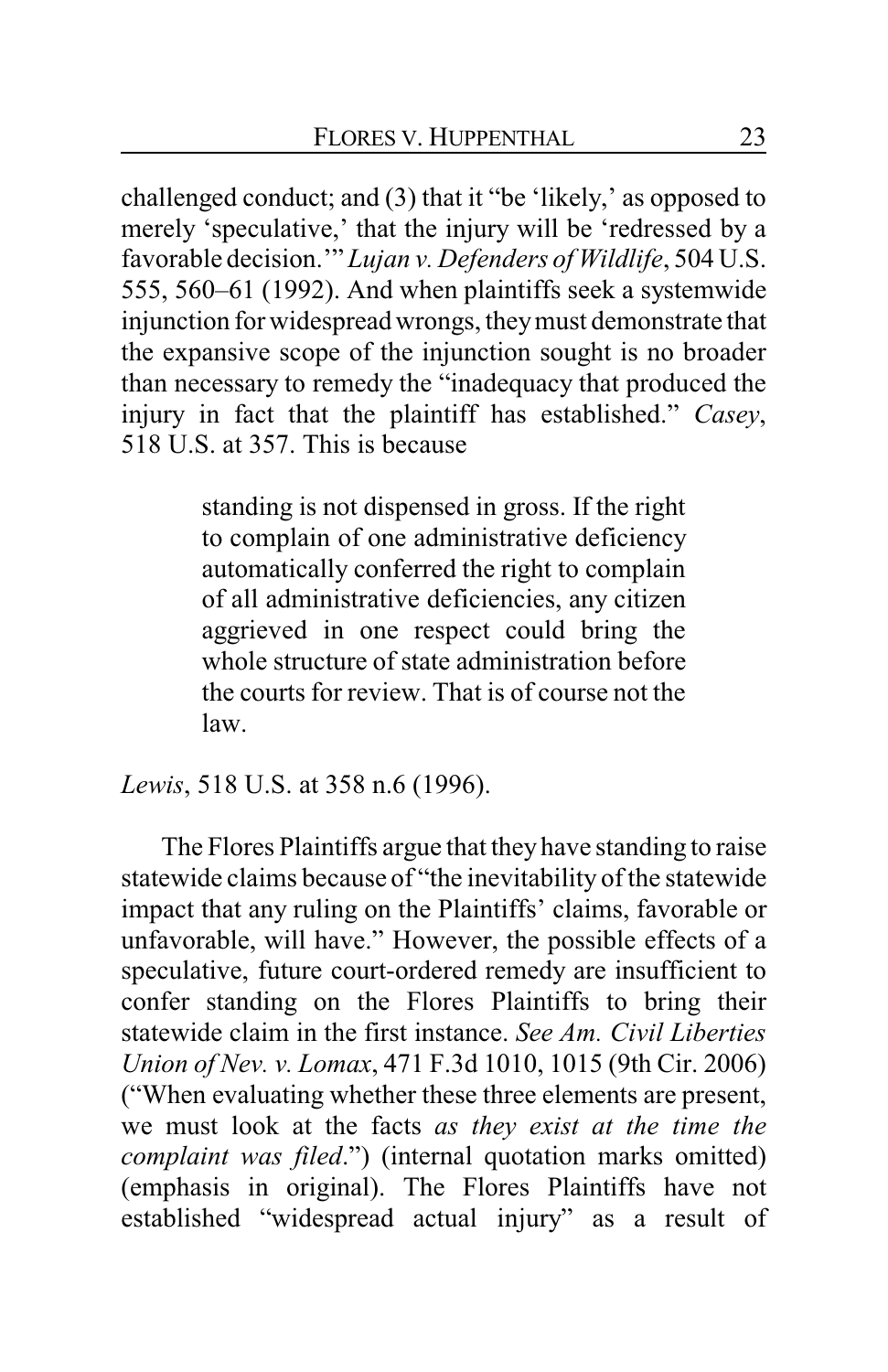Arizona's alleged violation of the EEOA, *Lewis*, 518 U.S. at 349, and therefore, have not "explained how the EEOA could justify a statewide injunction," *Horne*, 557 U.S. at 470.

The Flores Plaintiffs appear to be challenging the fourhour model as facially violating the EEOA because Arizona does not require districts "to provide ELL students with an opportunity to recover missed academic content." In reality, they are attacking the *implementation* of the four-hour model, and its alleged negative effects on ELL students. Indeed, the Flores Plaintiffs admit that they are not challenging the model as applied to all ELL students: "Plaintiffs believe that the models should be given a chance to work for first year English language learners as the Legislature prescribed." Instead it is the "[c]ontinued placement of elementary and high school students in the four hour model after the first year [that] constitutes a failure to take 'appropriate action' . . . ."

The Flores Plaintiffs' chief complaint is that the four-hour model is defective (*i.e.*, does not constitute "appropriate action" under the EEOA) because "[t]he state does not require school districts to provide ELL students with an opportunity to recover the academic content that they missed while they were in the four hour model and makes no effort to determine whether ELL students have been deprived of academic content as a result of being placed in four hours of ELD." But the EEOA imposes no such requirement on the school districts; it requires only that a State "'take appropriate action to overcome language barriers' without specifying particular actions that a State must take. . . . Congress intended to leave state and local educational authorities a substantial amount of latitude in choosing the programs and techniques they would use to meet their obligations under the EEOA." *Horne*, 557 U.S. at 440–41 (quoting *Castaneda v.*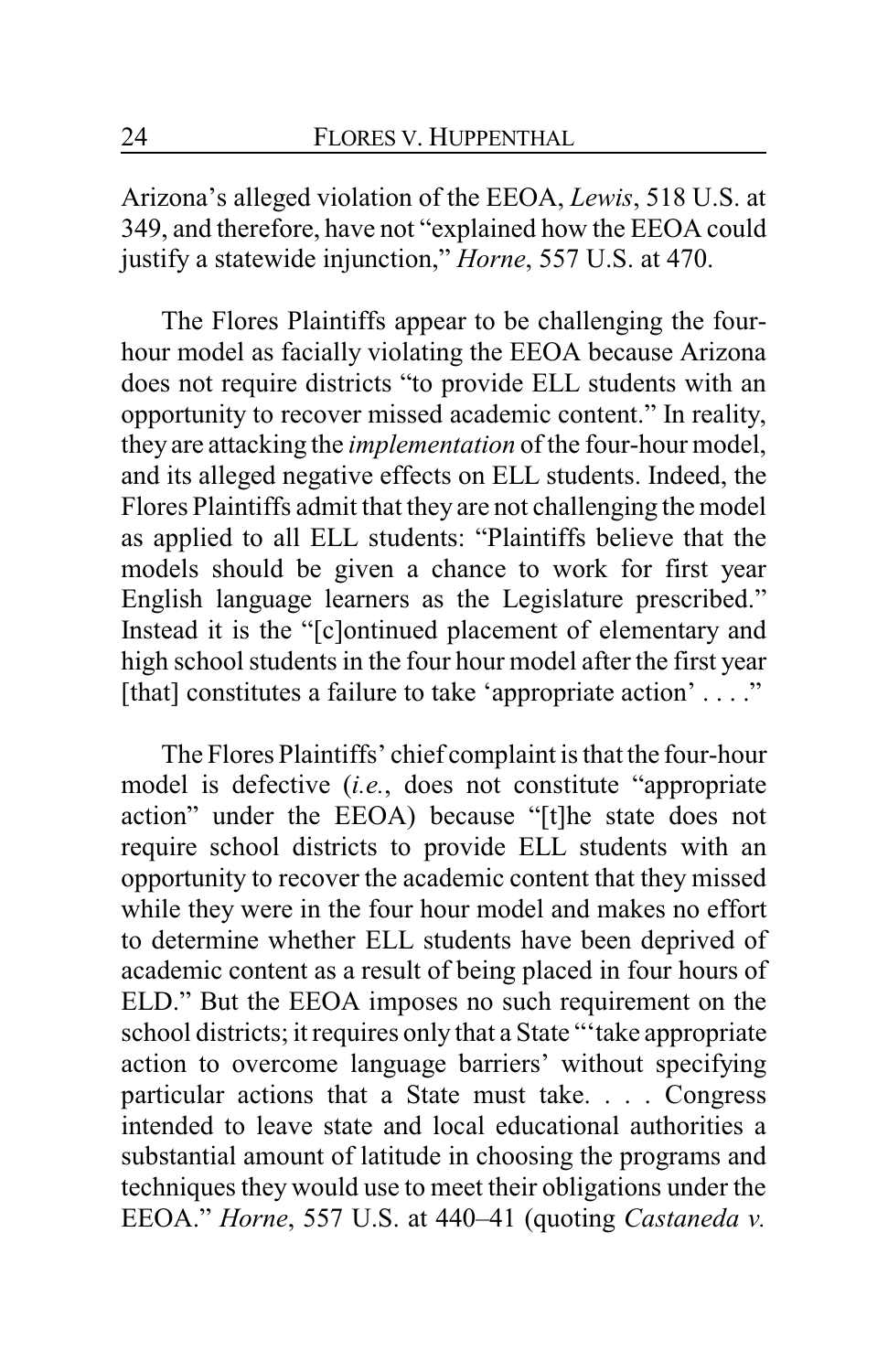*Pickard*, 648 F.2d 989, 1009 (5th Cir. 1981)); *cf. Guadalupe*, 587 F.2d at 1030.

The record is replete with evidence that underscores the extent to which implementation of this model—and more specifically, the academic content that ELL students receive—varies from district to district. For example, Humboldt Unified School District incorporates academic standards promulgated by the State into its ELL curriculum, and delivers content-based instruction that conforms to those standards. It also provides before-and-after-school programs, as well as summer school classes, to deliver academic content to ELL students.**<sup>5</sup>** Amphitheater High School in the Amphitheater Public School District works with ELL students to place them in mainstream core classes, like math, at the same time that they are learning English in four-hour blocks. This district-by-district implementation of a general, State-mandated educational framework is consistent with the requirements of the EEOA. Such local variation makes it impossible for the Flores Plaintiffs to establish a widespread, homogeneous injury sufficient to justify statewide injunctive relief.

The Flores Plaintiffs also contend that "segregation" of ELL students beyond the first year violates the EEOA because, by definition, it is not necessary to achieve

**<sup>5</sup>** As the Flores Plaintiffs note, HB 2064 limits "'compensatory instruction' outside the regular school day . . . to English language instruction and does not include providing instruction to ELL students in academic content areas that they may have missed as a result of participating in the Task Force models." However, this does not change the fact that, as with the standard four hours of ELD instruction during the school day, the amount of core academic content disseminated during compensatory instruction varies by school district.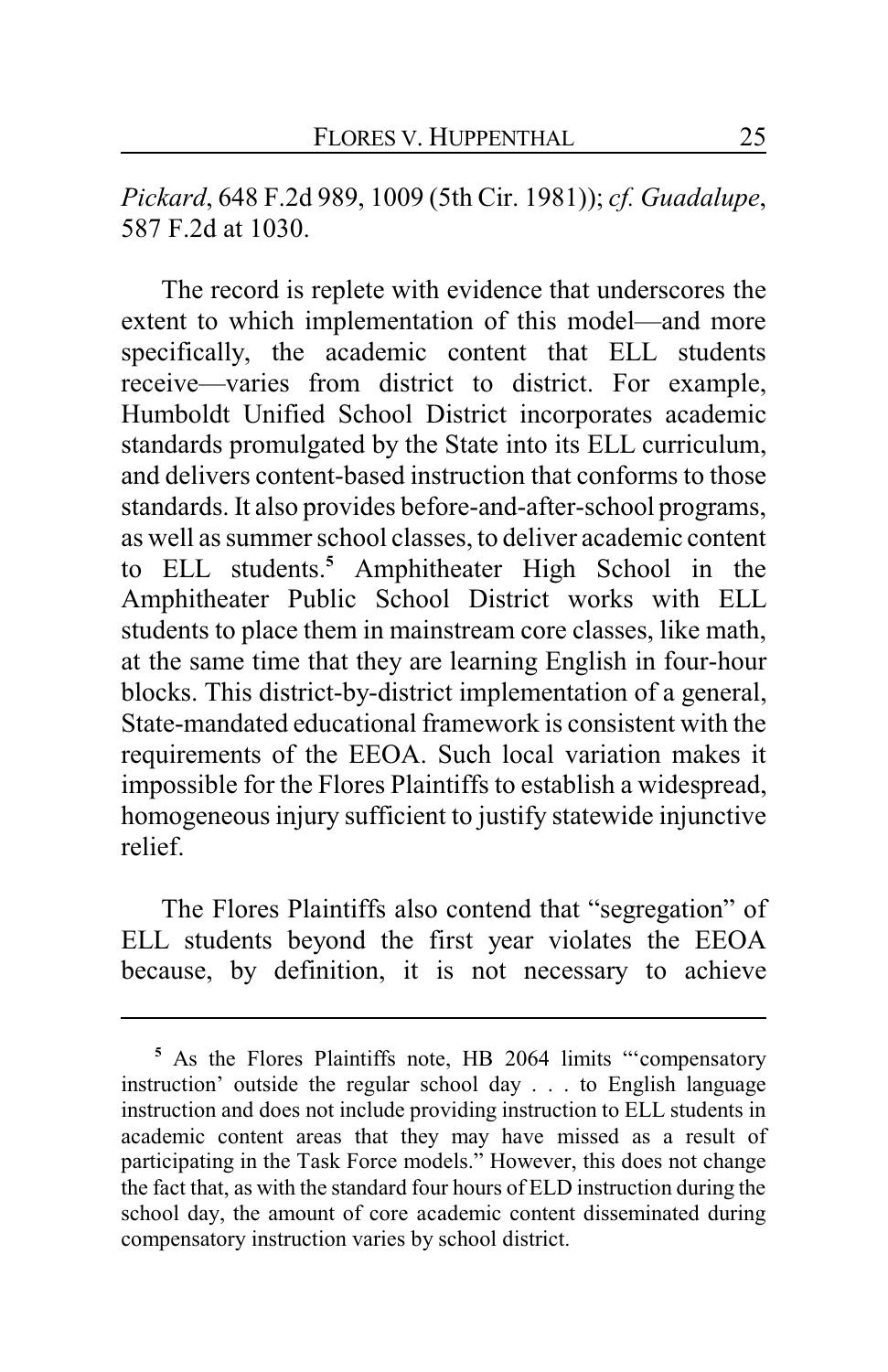Arizona's stated academic goal of proficiency within one year. They frame the injury that stems from this alleged violation as a denial of ELL students' educational opportunities. The argument is therefore duplicative of their contention that the four-hour English language requirement violates the EEOA because it results in ELL students receiving less academic content than their English-speaking peers. This injury cannot provide a basis for a statewide remedy because the four-hour model is implemented differently across the State. For example, the model explicitly allows ELL students who have achieved an "intermediate" level of English proficiency and have passed certain tests to be excused from up to two hours per day of ELD instruction. A.R.S. § 15-752(A) permits schools and districts to request approval of an alternative model, which in the case of Glendale Union High School has resulted in a program that allows juniors and seniors who are on track to graduate and who meet certain other requirements to be exempted from one to two hours of ELD instruction.

The Flores Plaintiffs are not arguing that four hours of ELD instruction violates the EEOA per se, but rather that the State is violating the EEOA through proficiency grouping after the first year, and by not also requiring districts "to provide ELL students with an opportunity to recover missed academic content." These are not statewide claims; instead, they contemplate alleged injuries that result from the implementation of the four-hour model, which varies from district to district, and cannot form the basis of claims for statewide injunctive relief.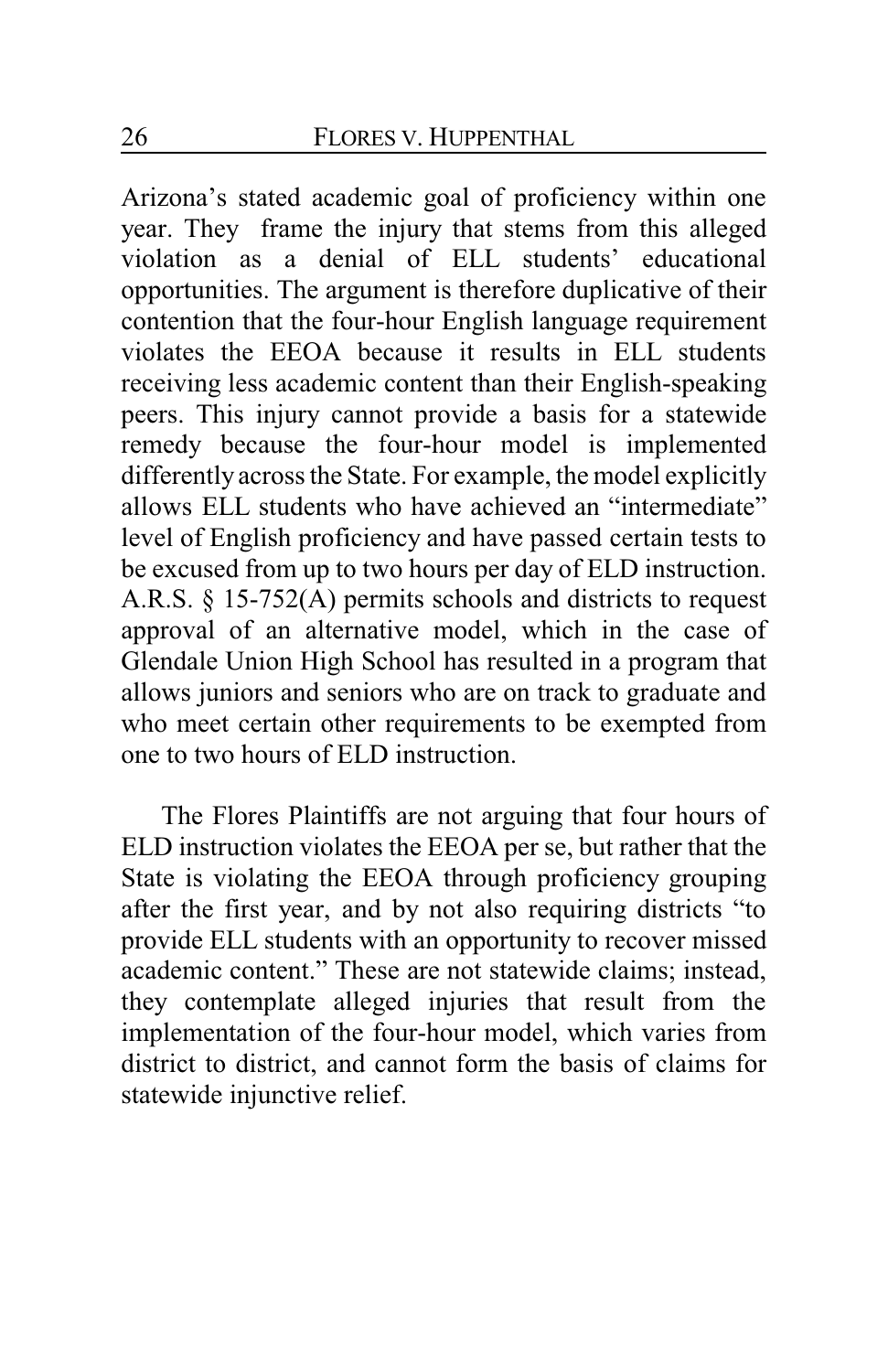# **CONCLUSION**

The Supreme Court gave clear instructions to the district court on remand. We conclude that the district court carefully followed those instructions. It was not an abuse of discretion to grant the State Defendants' Rule 60(b)(5) motion because changed circumstances warrant granting the State Defendants relief from judgment. Likewise, the Flores Plaintiffs have not alleged a statewide violation of the EEOA that is adequate to justify the continued enforcement of a statewide injunction.

The pending motions are denied as moot. Each party shall bear its own costs on appeal.

# **AFFIRMED.**

FRIEDLAND, Circuit Judge, concurring in Parts I.1–I.4 of the majority opinion, and concurring in the judgment:

I agree with the majority that the district court obeyed the Supreme Court's directives regarding how the remand in this case should proceed, and that the district court did not abuse its discretion in, accordingly, granting Rule 60(b)(5) relief to Defendants. I nevertheless write separately because I understand Plaintiffs to be making additional arguments not addressed by the majority, and I believe their arguments merit a response. Specifically, I understand Plaintiffs to be arguing that, on its face, the four-hour English Language Development ("ELD") model adopted by the state Task Force violates the Equal Educational Opportunities Act ("EEOA") because it requires "segregation" of English Language Learners ("ELLs") for four hours per day even after their first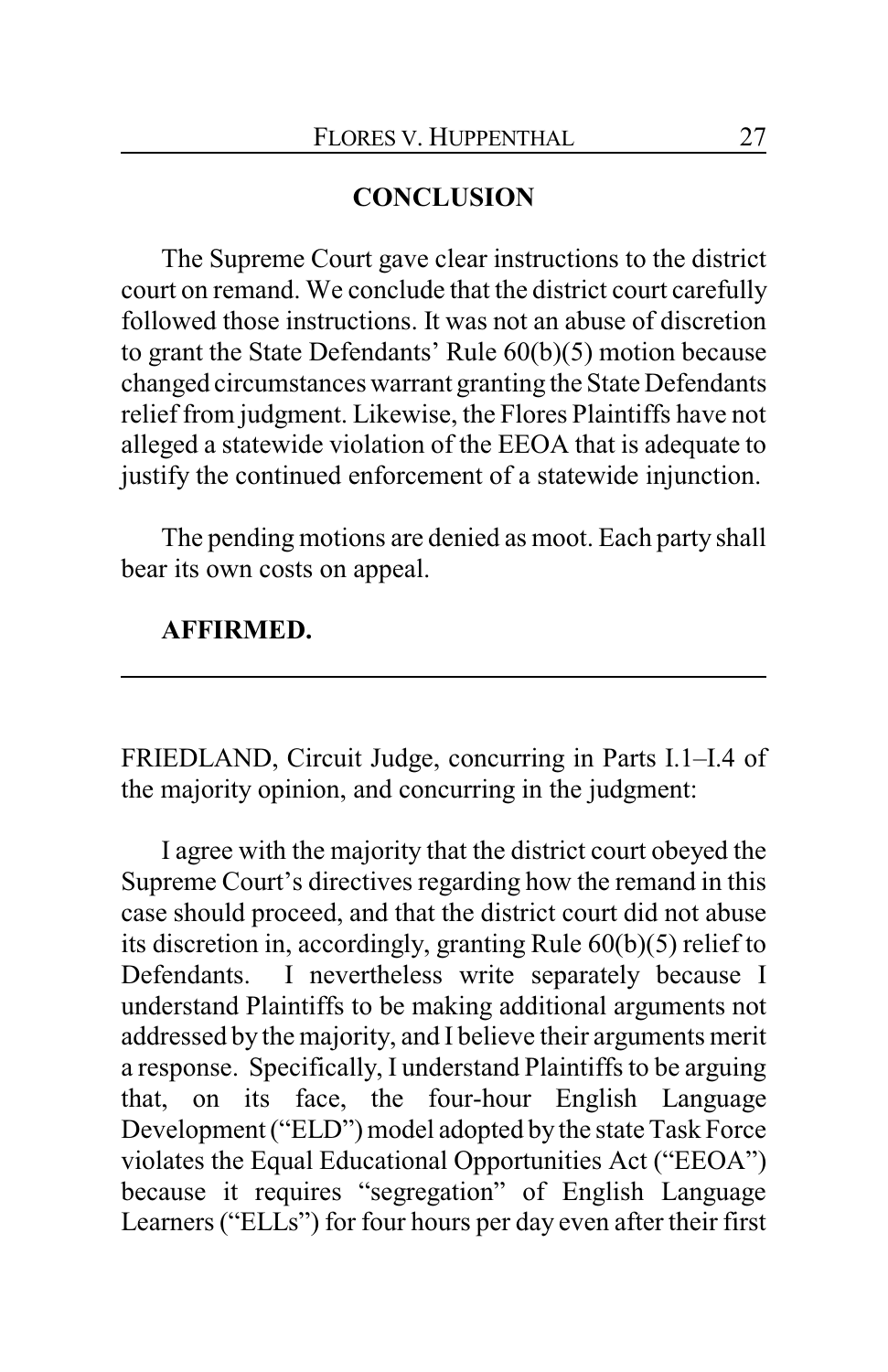year of ELD instruction. I also understand Plaintiffs to be arguing that, even if the original statewide injunction is no longer justified, an injunction should remain in place in Nogales because Nogales's implementation of the four-hour ELD model results in loss of academic content and unnecessary segregation for ELLs and thus violates the EEOA.

In response to those arguments, I would hold that although Plaintiffs have standing to bring a facial challenge to the four-hour ELD model adopted by the Task Force for use statewide, their challenge fails on the merits. Further, I would hold that Plaintiffs have not shown that their new objections to the four-hour model's implementation in Nogales constitute EEOA violations that require maintaining an injunction in this case.

### **I.**

Plaintiffs argue that the "four hour ELD requirement beyond the first year violates the EEOA because the degree of segregation required by the State is not necessary to achieve the State's academic goal of proficiency in one year." I understand this to be a facial challenge to the statewide imposition of the four-hour ELD model.

In my view, Plaintiffs have standing to bring such a facial challenge. Plaintiffs have described a concrete and particularized "injury in fact" because they are subject to the four-hour model, and thus to its requirement that they learn English in a separate classroom. *Lujan v. Defenders of Wildlife*, 504 U.S. 555, 560 (1992). That injury is caused by the four-hour model, and it is likely that changing the model would lead Nogales to change its ELD program, so the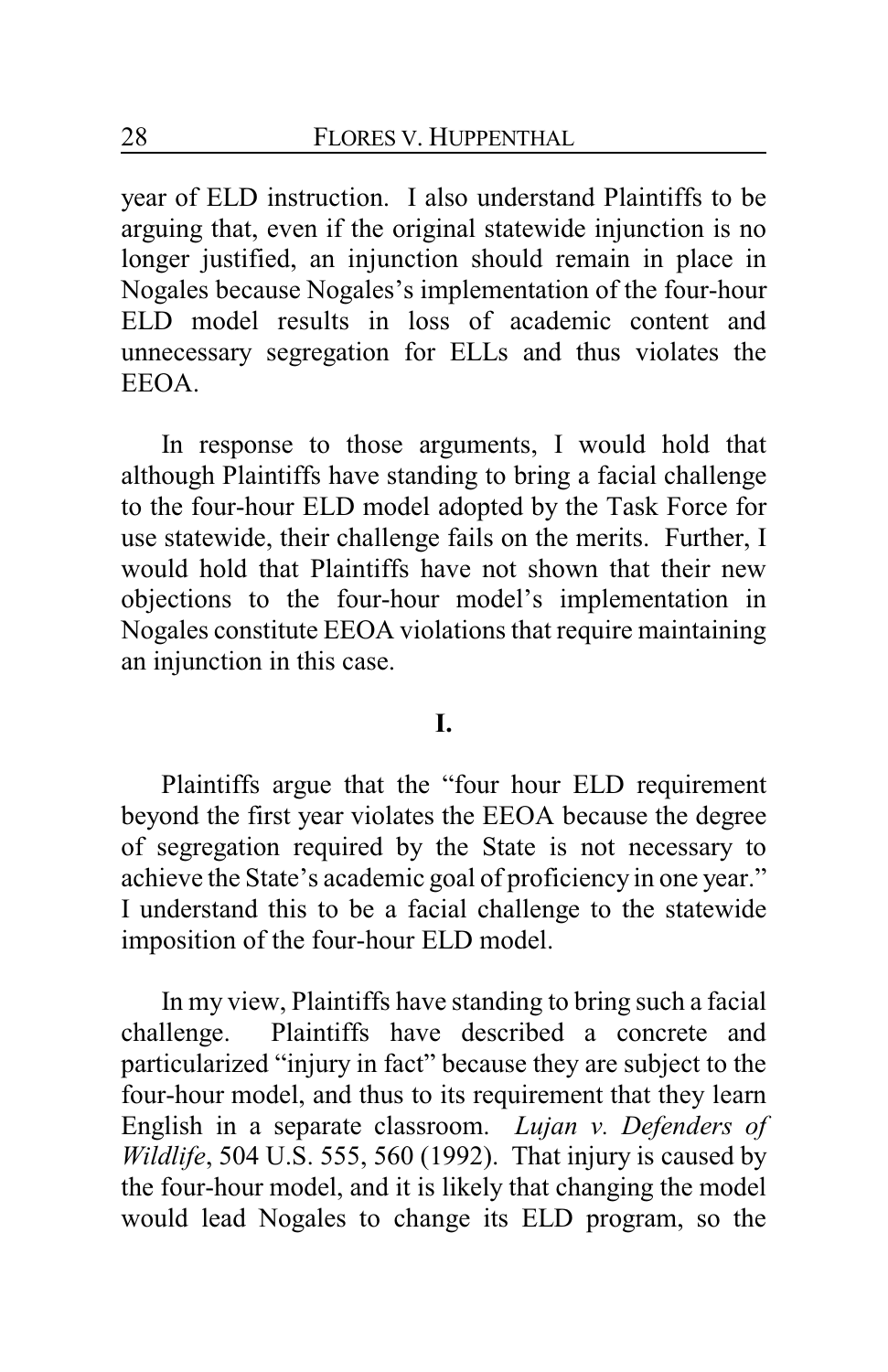causation and redressability requirements for standing are also met. *See id.* at 560–61. That Plaintiffs are all from Nogales does not prevent them from having standing to facially challenge what is effectively a state law, because the statewide requirement impacts them personally. *See Ariz. Libertarian Party, Inc. v. Bayless*, 351 F.3d 1277, 1280–81 (9th Cir. 2003) (per curiam) (holding that the plaintiffs had standing to challenge a statewide rule governing primary elections, even though primary elections were administered at the county level); *Burdick v. Takushi*, 937 F.2d 415, 417–18 (9th Cir. 1991) (holding that the plaintiff had standing to challenge a statewide prohibition on write-in voting that affected him personally, even though an "order striking down the prohibition may apply to races in which [he could not] vote").

On the merits, however, this facial challenge fails. It is not impermissible segregation to group students by language ability as long as there is a legitimate educational reason for doing so. *See Castaneda v. Pickard*, 648 F.2d 989, 998, 1009 (5th Cir. Unit A June 1981). We owe deference to state educational experts' opinions, including the Task Force members' determination here that students learn English best when taught in a separate classroom. *See Horne v. Flores*, 557 U.S. 433, 468 (2009) ("The EEOA's 'appropriate action' requirement grants States broad latitude to design, fund, and implement ELL programs that suit local needs and account for local conditions."); *Castaneda*, 648 F.2d at 998, 1009 (recognizing that school districts have discretion to decide whether language ability grouping is appropriate); *cf. LaVine v. Blaine Sch. Dist.*, 257 F.3d 981, 988 (9th Cir. 2001) (recognizing the "substantial deference" owed to educators in the First Amendment context because "[t]he daily administration of public education is committed to school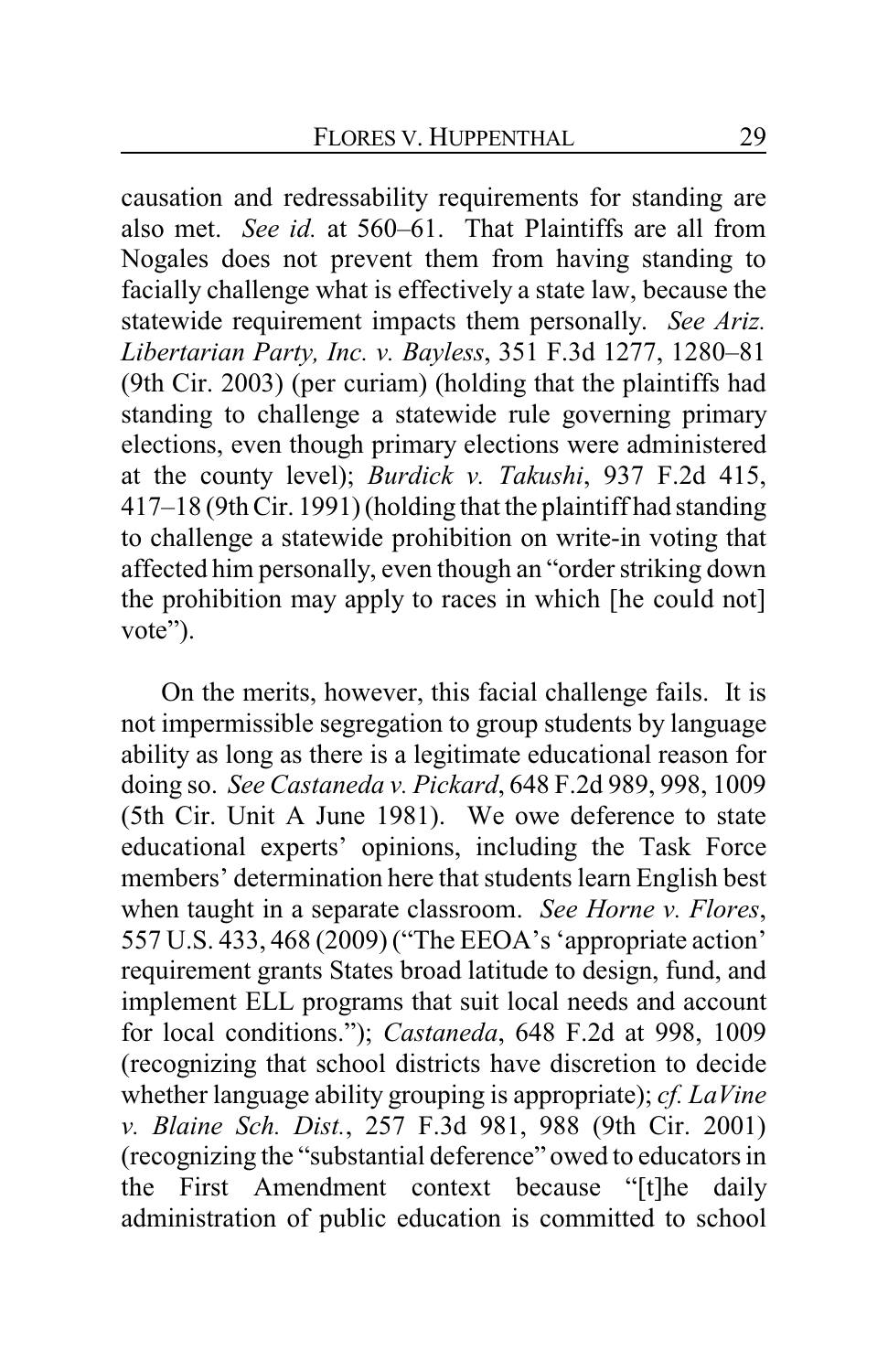officials"). It was not unreasonable for the Task Force to conclude that separating students by language proficiency for up to four hours each day would enable ELLs to develop their English language skills most quickly. Indeed, Plaintiffs do not even dispute this general principle. As the majority observes, Plaintiffs admit that they are not challenging the four-hour model as applied to first-year ELLs. Plaintiffs offer no support for their proposed distinction between the first and subsequent years of ELD—either in terms of why studying in a separate classroom becomes less helpful for language acquisition after the first year or in terms of why this separation becomes more harmful. Their facial challenge to the statewide requirement that ELLs receive English instruction in a separate classroom after the first year is therefore unavailing.

### **II.**

I understand Plaintiffs to be making the additional argument that Nogales's implementation of the four-hour model violates the EEOA by providing insufficient access to academic content for ELLs and by separating ELLs from their mainstream peers more than is necessary to teach them English. These arguments differ from Plaintiffs' original claim in this lawsuit (that Nogales's inadequate funding of ELD violated the EEOA), and Plaintiffs' new arguments are not clearly addressed by the four considerations that the Supreme Court articulated in response to the original fundingbased claim.**<sup>1</sup>** *Horne*, 557 U.S. at 459. As students from

**<sup>1</sup>** Although these claims were not part of Plaintiffs' original lawsuit, and although Plaintiffs presented these arguments in the district court primarily as statewide challenges to the four-hour ELD model, the district court explicitly reached these arguments, construing them as challenges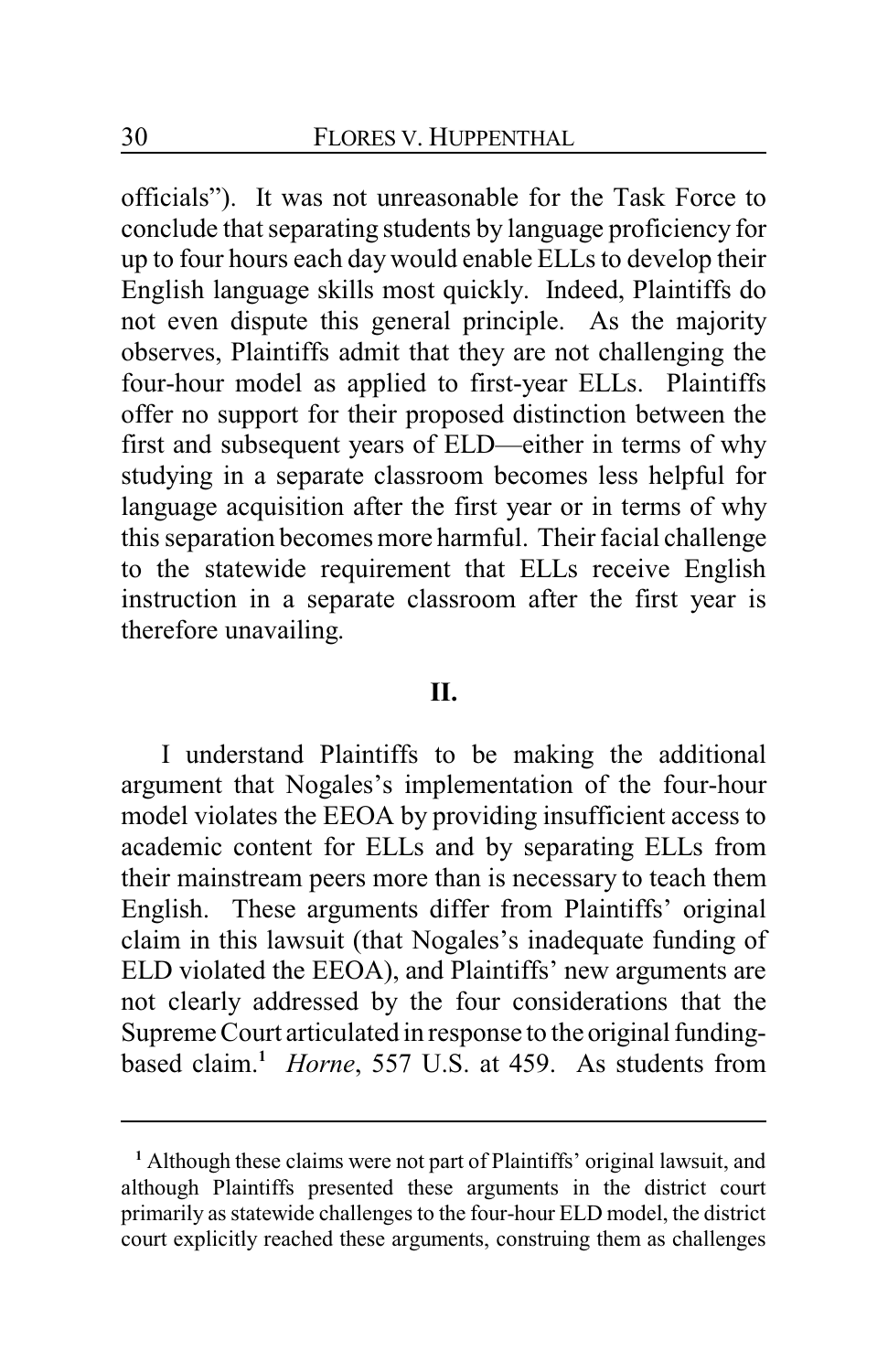Nogales, there is no question that Plaintiffs have standing to make these arguments. On the current record, however, the challenges to the implementation of the four-hour model in Nogales fail on the merits.

With regard to ELLs' access to academic content in Nogales, the district court found that "Nogales has an effective ELD program." Based on the performance of former ELLs in Nogales, this factual finding was not clearly erroneous. Former ELLs who have been classified as English-proficient for at least two years ("FEP-2s") met or exceeded state and district averages on AIMS tests in almost all subject-grade combinations in 2006–2009—all of the years for which AIMS data are available in the record.

The district court also appropriately found that Nogales provides substantial support for ELLs and former ELLs to compensate for any diminished exposure to academic content resulting from ELD. For example, Nogales offers summer school and after-school tutoring. These programs cover academic subject areas beyond English, including support for science and math. The fact that FEP-2s in Nogales had a high school graduation rate over 90% each year between 2006 and 2010 also supports the conclusion that ELLs are eventually exposed to necessary academic content.

With regard to their segregation allegations, Plaintiffs argue that, pursuant to guidance provided by the Department of Education's Office for Civil Rights ("OCR"), Nogales's

to Nogales's implementation of the Task Force model. Defendants have not argued that Plaintiffs waived these Nogales-specific arguments by not presenting them more distinctly below, or by not raising them earlier in the litigation.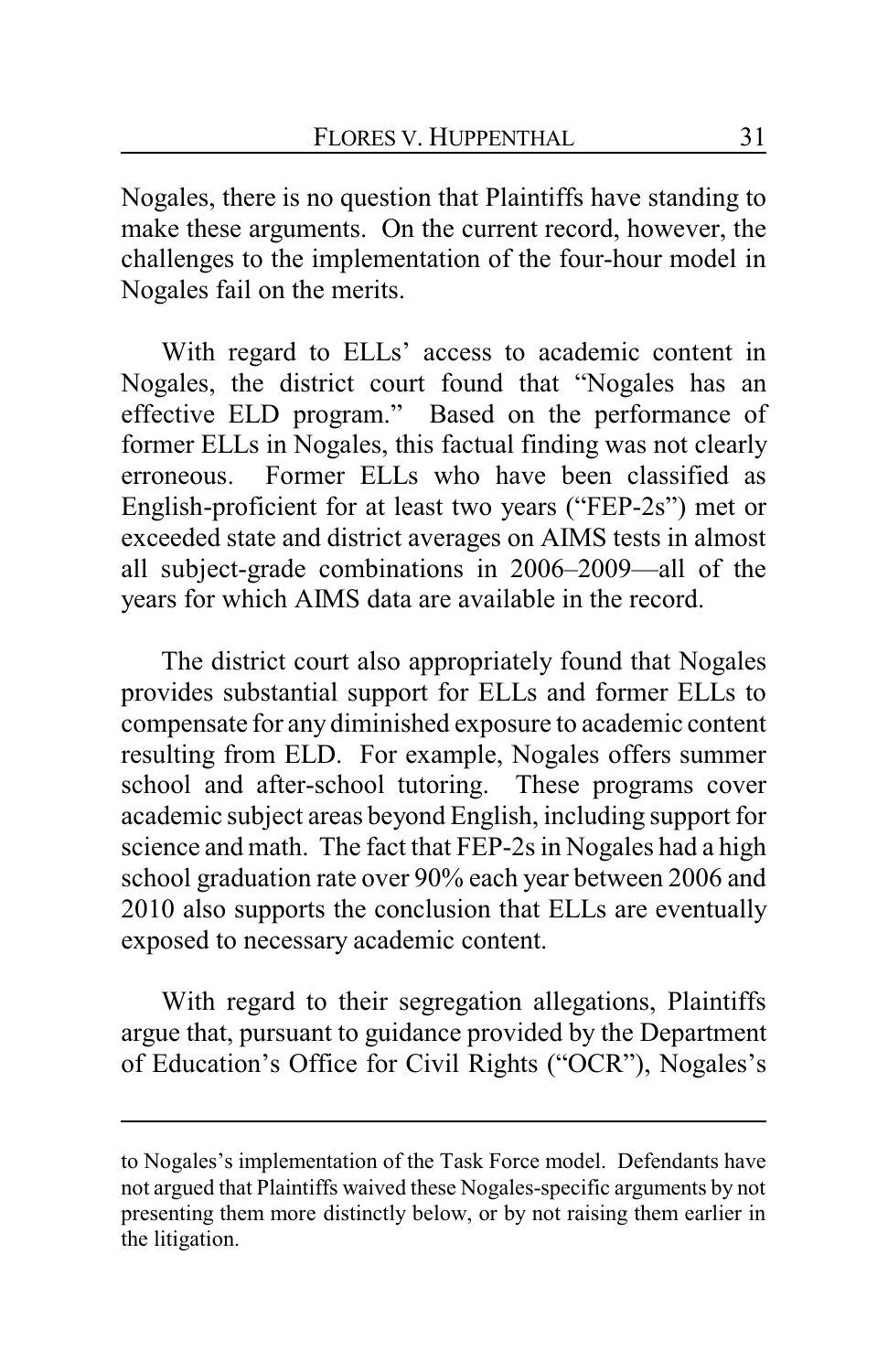implementation of the four-hour model violates the EEOA because it is not "the least segregative manner" of ELD. "Dear Colleague" Letter from U.S. Dep't of Justice, Civil Rights Div., and U.S. Dep't of Educ., Office for Civil Rights 22 (Jan. 7, 2015), *available at* http://www2.ed.gov/about/ offices/list/ocr/letters/colleague-el-201501.pdf. The OCR letter interprets the EEOA as requiring schools to "avoid unnecessary segregation of" ELLs, and opines that a program that separated ELL from non-ELL students "in subjects like physical education, art, and music" or "during activityperiods outside of classroom instruction" probably would violate this requirement. *Id.* Assuming that the OCR letter correctly interprets the EEOA, Plaintiffs have not put forward evidence showing that implementation of the four-hour model in Nogales results in language-ability-based grouping for more than the ELD portion of the day. To the contrary, Defendants have presented evidence that ELLs in Nogales participate in extracurricular activities alongside non-ELLs, and that former ELLs have access to the full academic curriculum.

\* \* \*

The record does not contain enough years of ELL performance data after the implementation of the four-hour model to be certain of the model's effectiveness at teaching English or of its long-term impact on overall academic success. The district court appropriately concluded, however, that, based on the evidence that does exist, Plaintiffs could not show their new challenges to the implementation of the four-hour model in Nogales require maintaining an injunction.

If evidence of an EEOA violation emerges in the future, a new lawsuit could of course be brought. But the district